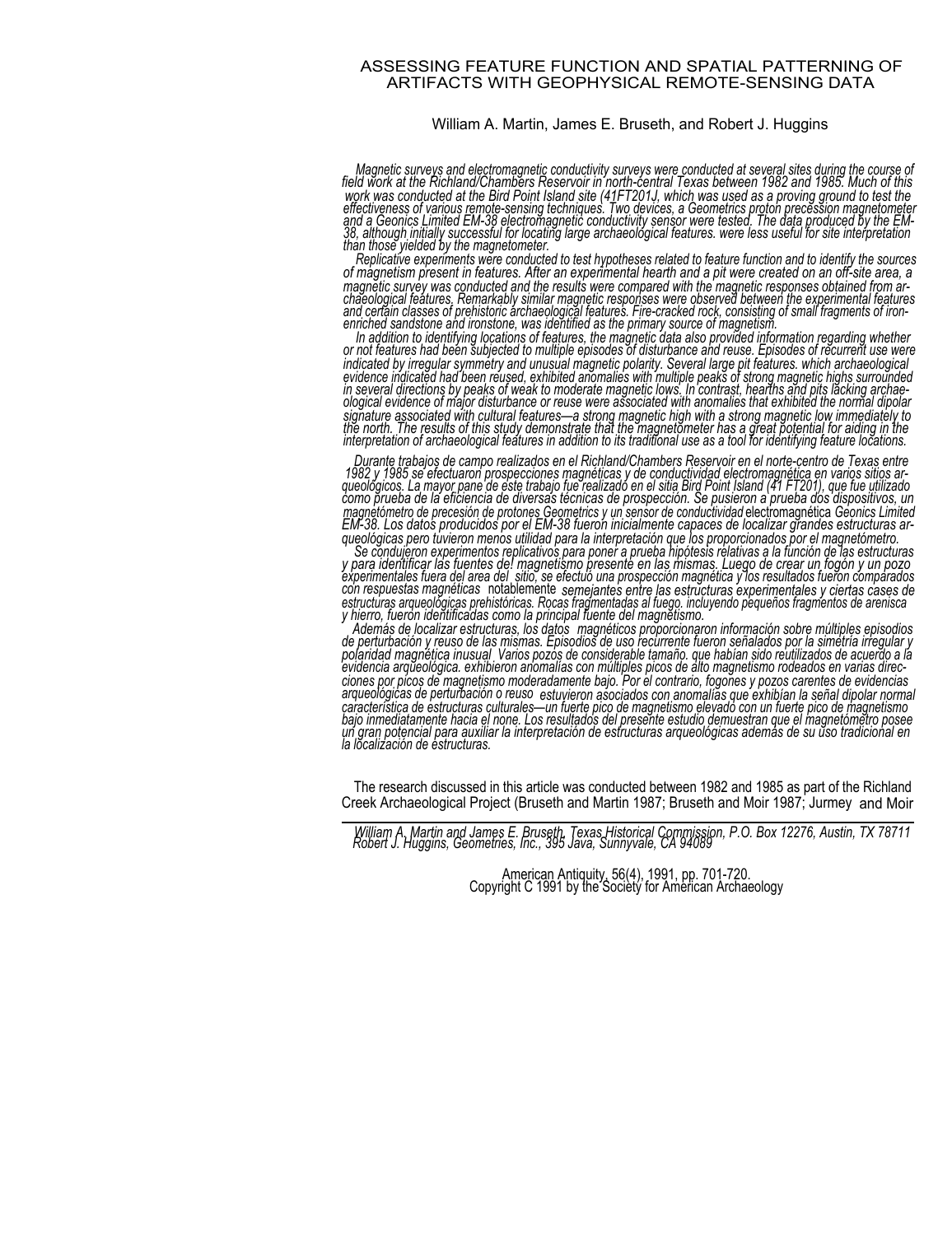1987; McGregor and Bruseth 1987; Moir and Jamey 1987). This project was a multidisciplinary archaeological study undertaken by the Archaeology Research Program of Southern Methodist University to investigate the processes of human settlement along Richland Creek in Navarro and Freestone counties of north-central Texas. The work was performed within and around the Richland/ Chambers Reservoir, an 18,110-ha lake recently constructed by the Tarrant County (Texas) Water Control and Improvement District Number One.

The Richland/Chambers Reservoir is located along the prairie margin of Texas, a natural ecotone separating the deciduous forest of the eastern United States from the grasslands of the southern Plains. The area within and around the reservoir consists of broad uplands dissected by creek valleys and river flood plains with the elevation differential between upland and flood-plain areas typically varying between 15 and 30 m. The entire area is part of the Gulf Coastal Plain, a gently undulating physiographic province bordering the Gulf of Mexico and owing its character to past embayments of the Gulf of Mexico (Sellards et al. 1954). The creeks and rivers of this plain flow southeast toward the Gulf of Mexico. Several geological groups are present within the area in the form of

northeast-southwest-trending bands; these include the Navarro, Midway, and Wilcox groups. The differing geological parent materials of each band have resulted in alternating and contrasting soil types located within dose spatial proximity.

Four seasons of fieldwork were conducted during the data-recovery phase of the Richland Creek Project. Referred to as Seasons I-IV, each season was the focus of a slightly different emphasis in research direction as analysis of the previous season's results presented new questions or pointed to new opportunities for data recovery. Intensive fieldwork was conducted at 15 prehistoric sites in the Richland/Chambers Reservoir during Seasons I-IV, but the Bird Point Island site (41FT201) received the greatest concentration of effort. This is particularly true with respect to the development of the geophysical remote-sensing studies, for it was at this site that remote-sensing methods were tested and refined for use at the other sites.

# THE BIRD POINT ISLAND SITE

# Geological Background

Bird Point Island is a 3.2-ha remnant of an eroded Pleistocene T-1 terrace that extends out into the flood plain of Richland Creek (Figure I). The landform consists of Pleistocene terrace sediments overlying sediments of the Wilcox Group, an Eocene formation that outcrops along the base of the site adjacent to the flood plain (Godfrey et al. 1973). The Holocene alluvium of the Richland Creek flood plain surrounds the knoll on three sides. Along the north side of the landform, a narrow bridge of terrace soil once connected the site to the uplands, providing an avenue of dry ground during all but the most severe of floods; this portion of the terrace has been bisected by a modem farm road (Figure 1). When severe floods cover the flood plain and the farm road cutting through the terrace at the north end of the site, the terrace remnant becomes an island. This fact, along with the abundance at the north end of the site, the terrace remnant becomes an island. This fact, along with the abditualities<br>of small arrow points found at the site (known locally as "b<sup>i</sup>rd points"), accounts for the name given to the site by the avocational archaeologist who first reported it. The terrace soils have been classified as Typic, Udic, and Ultic Haplustalfs by Edward Janak, the regional soil scientist for the USDA Soil Conservation Service, whereas the soils of the Wilcox Group have been classified as Aquic and Udic Paleustalfs. These soils are all freely drained and differ mainly in degree of moisture content and leaching of bases that has occurred.

The terrace deposit is characterized by a well-developed soil profile with a dark brown fine sandy loam A horizon 20-50 cm thick overlying a yellowish-brown to reddish-brown argillic (B) horizon that ranges from 50 to 90 cm thick. Beneath the B horizon, a C horizon consisting of unconsolidated material and bedded sands extends down to the interface with the Wilcox Group. The terrace sediments do not contain any gravel lenses or natural rock inclusions, but the Wilcox sediments contain iron-rich sandstone, siltstone, and ironstone that outcrops in the slough at the south end of the site (Figure I).

Gcomorphological studies indicate that no aggradation has occurred on the terrace since the Pleistocene; therefore, the surface present during the archaeological investigations was roughly the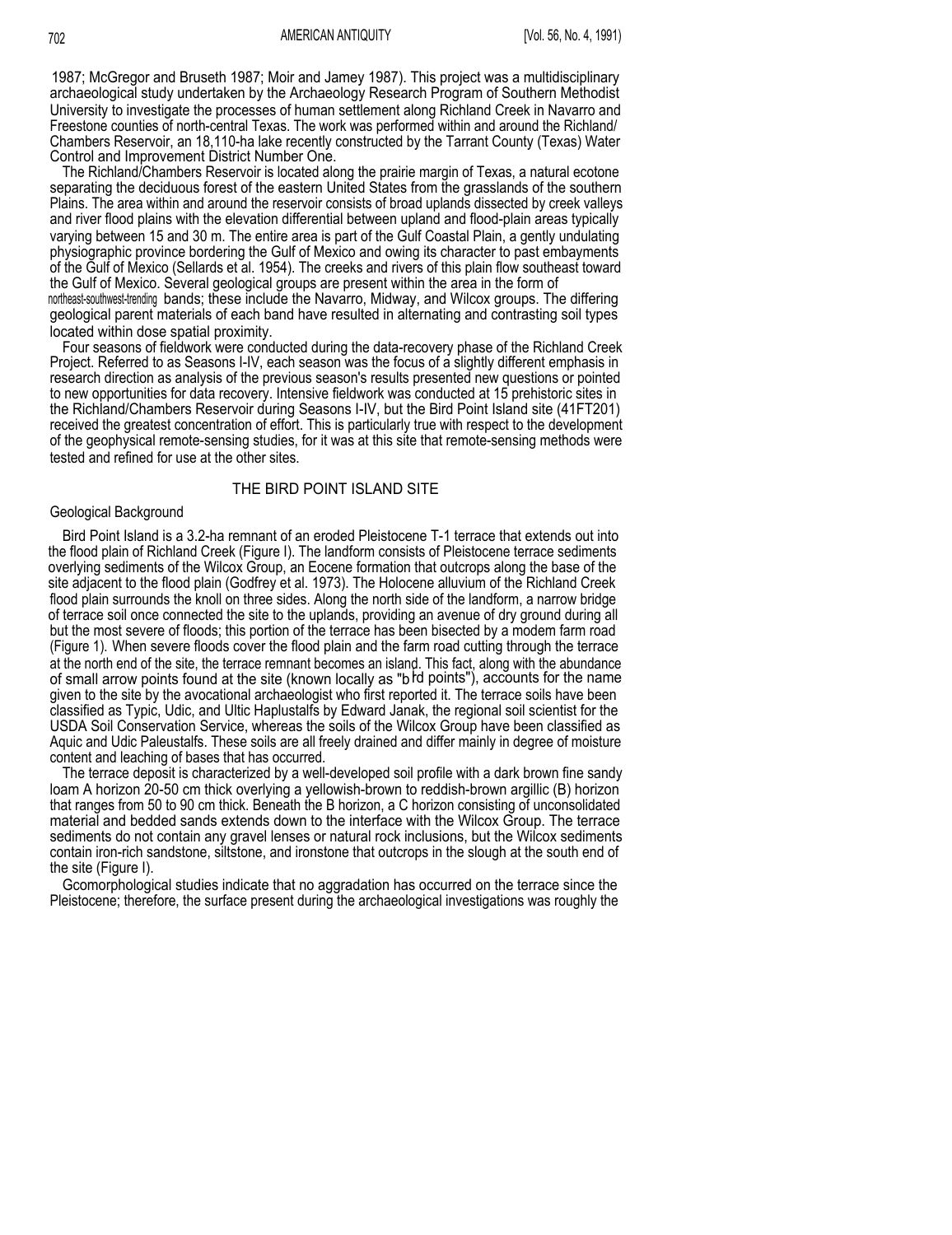

**Figure 1. Locations of magnetic and electromagnetic conductivity survey areas across the terrace containing the Bird Point Island site. Richland/Chambers Reservoir area show. in inset.**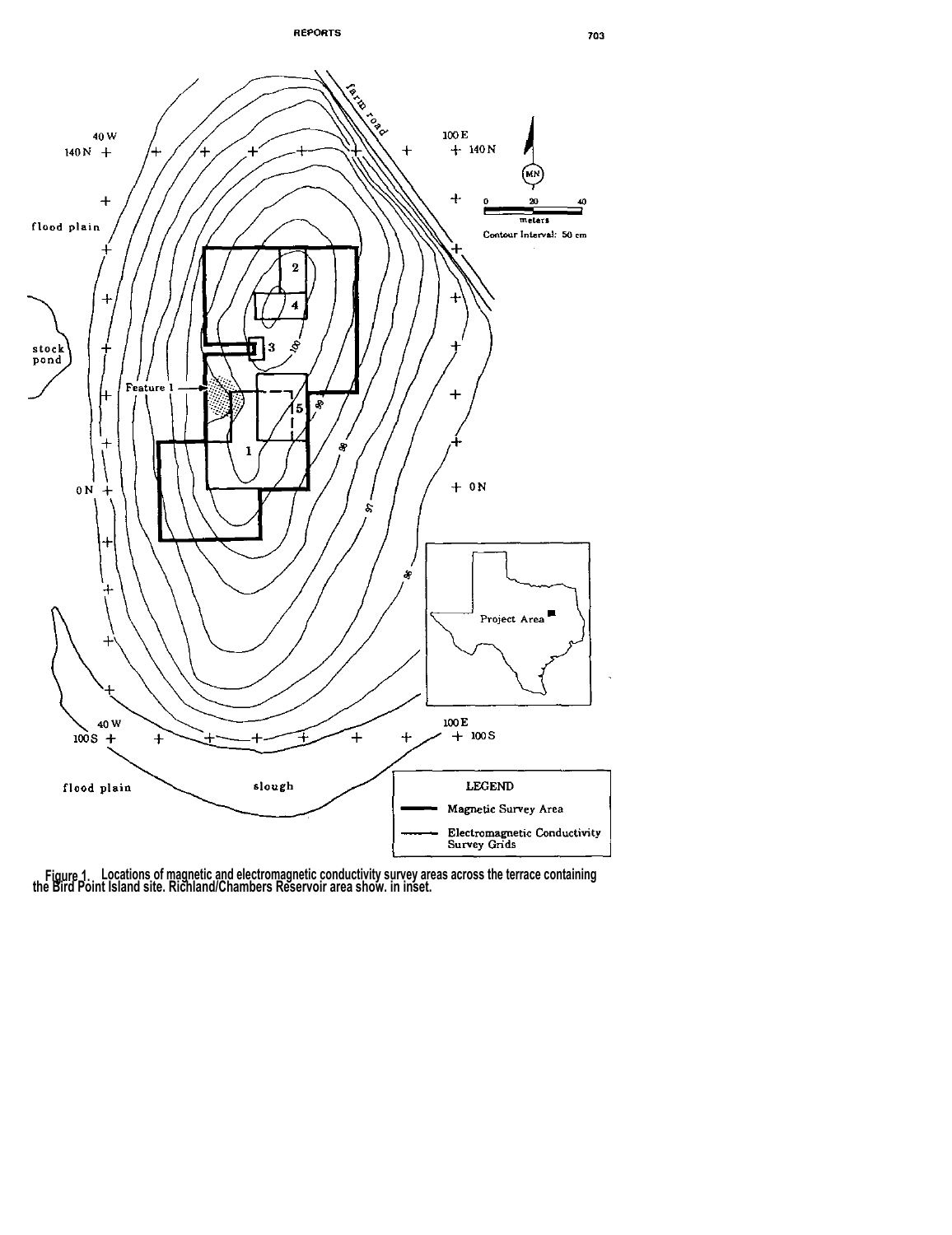same as the prehistoric surface. Artifacts originally deposited on the surface were mixed into the A horizon by the actions of plants, burrowing rodents, insects, and plowing. Artifact displacement ceased at the interface with the argillic horizon where the sandy clay resisted the effects of bioturbation. Cultural features were not visible in the A horizon because of the disturbed nature of this layer, but when the A horizon was removed by excavation, features that penetrated the argillic horizon were visible as dark-brown patches of sandy loam against the yellowish to reddish-brown sandy clay.

# Archaeological Background

Artifacts dating from the Early Archaic through the Late Prehistoric periods were recovered from Bird Point Island (Bruseth and Martin 1987). More than 500 cultural features were recorded, and 177 of these were excavated during the course of four field seasons. Although the site undoubtedly was visited briefly many times over the centuries, most identifiable features and sizable quantities of artifacts were related to four principal components. Chronological placement of these components was determined on the basis of radiocarbon dates and association with dated ceramic and projectilepoint types. Even though artifacts from several periods were present at the site, there was a sufficient degree of horizontal separation of components to formulate conclusions about each of the occupations. In addition, vertical separation of components was observed within Feature 1, a very large stratified pit feature measuring 17 x 13 m in diameter and 2.2 m in depth (Figure 1).

The first substantial occupation occurred sometime between the first and fifth centuries A.D. Radiocarbon assays on bone collagen and bone apatite obtained from a burial at the base of Feature I suggest that initial pit use occurred sometime during the first or second centuries A.D. Two additional uncorrected dates from this period were obtained from other features on the site, indicating the presence of an Archaic occupation.

The second period of substantial occupation occurred during the seventh or eighth century A.D. It is represented by a zone of human cremations and refuse within Feature 1 extending from 70 to 150 cm below surface. The presence of cremations within Feature I indicates that activity took place at the site during this time frame, but none of the other features at the site could be linked positively to this occupation.

A small hamlet consisting of three houses and extensive midden deposits was created during the third, and most substantial, occupation. Seven uncorrected radiocarbon assays from a hearth inside a house and from features associated with work areas outside the house demonstrate that the hamlet was occupied sometime between the eleventh and thirteenth centuries A.D. It is estimated that 75 percent of features found at the site are associated with the hamlet occupation, but an exact number cannot be determined because many did not contain datable materials. Macrobotanical remains recovered from these features indicate that a foraging adaptation to the prairie/forest ecotone maintained the hamlet; there was no evidence of reliance on agriculture during this period (Fritz 1982, 1983).

The final occupation of Bird Point Island occurred during the fourteenth and fifteenth centuries A.D., at which time most occupation was confined to the southern half of the landform. Six uncorrected radiocarbon assays related to this period of occupation were obtained from cultural features. The number of features observed suggests that an intensive occupation took place, but no structures like those present during the third occupation were observed, indicating a shift to a less: sedentary existence. Macrobotanical remains included very small quantities of maize, suggesting that agriculture had been adopted or that trade with agricultural groups had begun.

# GEOPHYSICAL REMOTE-SENSING'

Two techniques, magnetic survey and electromagnetic conductivity survey, were tested to assess their effectiveness for finding cultural features. The specific instruments used were EG&G Geometries proton precession magnetometers and a Geonics Limited EM-38 electromagnetic conductivity Sen or. The relative success of each instrument for locating cultural features was assessed. All work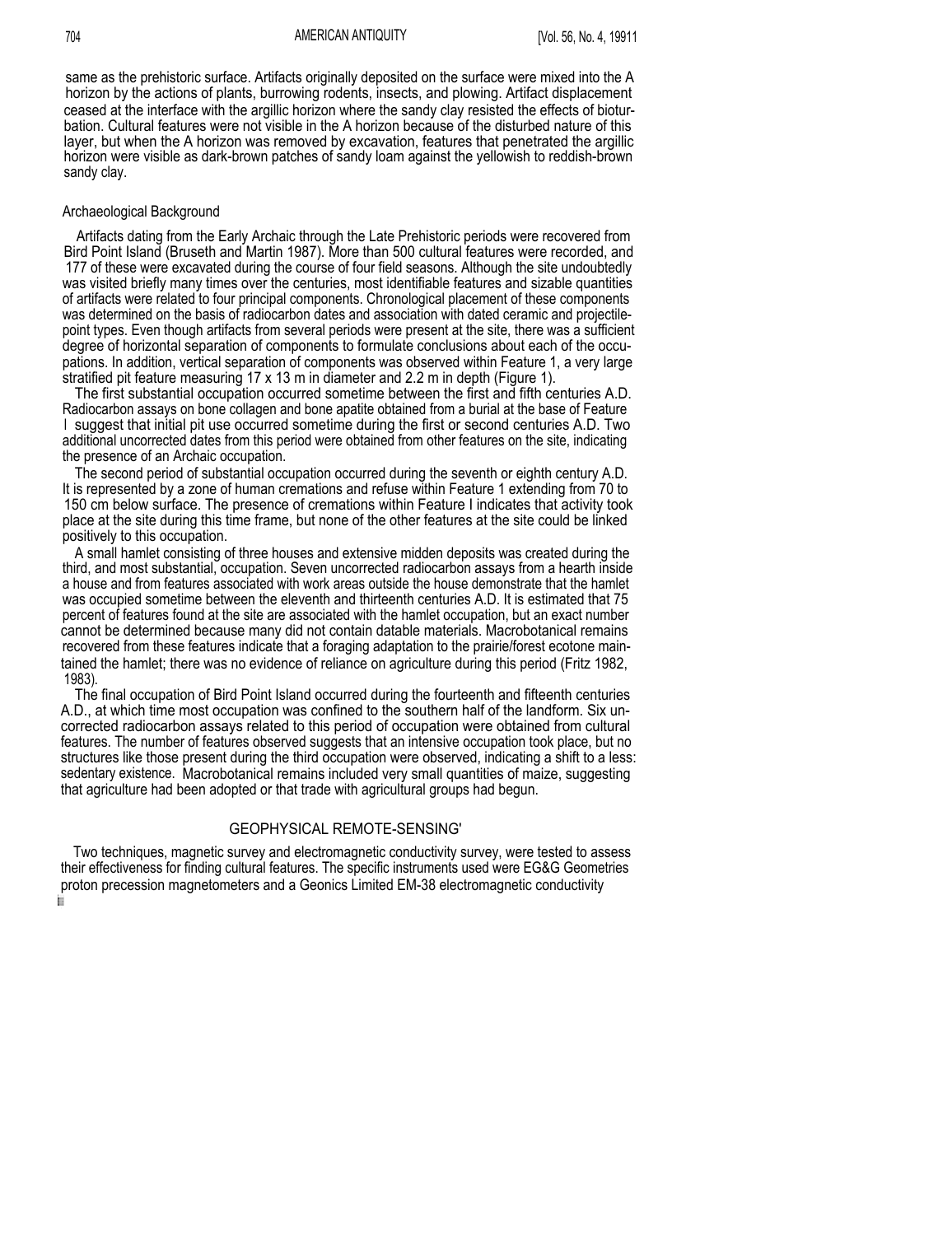was conducted by Robert J. Huggins (currently with EG&G Geometrics, Inc., Sunnyvale, California, but at that time with Spectrum Geophysics, Inc., Fort Worth, Texas) with the assistance of Archaeology Research Program staff (Southern Methodist University).

# Magnetic Survey

Magnetic survey to locate in situ cultural features was used in Britain and Europe as early as the 1950s, with much of the current knowledge of the field contributed by a few individuals (Aitken 1958; Belshe 1957; Graham and Scollar 1976; Le Borgne 1955; Linington 1964). This technique was introduced into New World archaeology somewhat more recently (Black and Johnston 1962; Ralph 1965) and has been used successfully to locate subsurface archaeological features at several sites across the United States (Gibson 1986; Tile 1972; von Frese 1984; von Frese and Noble 1984; Weymouth 1976; Weymouth and Huggins 1985; Weymouth and Nickel 1977). Its success elsewhere prompted the selection of this technique for use on sites within the Richland/Chambers Reservoir area. For a more extensive discussion of the principles of magnetic surveying, refer to Aitken (1974), Breiner (1973), or Weymouth (1976). In addition, see the March 1986 special issue of the journal Geophysics (Vol. 51, No. 3), which is devoted to the use of remote-sensing techniques in archaeology.

The location of buried archaeological features using magnetic methods depends on the measurement and recognition of anomalies in the earth's magnetic field caused by changes in the concentration, orientation, and type of iron oxides in the soil. In culturally sterile alluvial, or wind blown, sediments, iron oxides commonly are found in the form of weakly magnetic hematite and are distributed in such a way as to produce a distinctive, often uniform magnetic field at the surface. In the presence of cultural activity, various forms of energy are brought to bear on the soil that can create localized changes in the magnetic properties of the oxides. These changes produce measurable variations or "anomalies" in the magnetic field over the area of interest.

The shape, magnitude, and symmetry of magnetic anomalies provide information about the type, size, and depth of buried features (von Frese 1984). Magnetic anomalies can assume a variety of shapes and magnitudes. For the purposes of this discussion, two basic categories are defined, "monosnapes and magnitudes. For the purposes of this discussion, two basic categories are defined, "mono-<br>polar" and "dipolar," from which most other more complicated anomalies can be constructed. The monopolar anomaly consists of a group of measurements that has a magnitude greater or less than the background readings in the immediate vicinity. The dipolar anomaly consists of two groups of measurements, one group higher than surrounding background and the other group, lower, but closely associated with the first group.

Survey Procedures. Prior to the magnetic survey, a visual inspection was made of the area around Bird Point Island to search for noncultural sources of magnetism that could affect the results adversely. The road cut through the terrace at the north end of the landform showed that the terrace soil appeared to lack features such as lenses, gravels, or other inhomogeneities that might produce magnetic anomalies. A total of 6,400  $m^2$  was surveyed during Seasons I and II. Figure 1 shows the total area surveyed during both seasons, with the magnetometer survey area indicated by the bold outline. Measurement of the magnetic field over the site was accomplished using two Geometrics 9-856 proton precession magnetometers. One magnetometer remained stationary to monitor the time fluctuations in the earth's magnetic field (diurnal drift), while the other instrument measured the field over the area of interest at I-m sample intervals. The objective of this broad coverage was to isolate clusters of cultural activity occurring within areas of sparse activity so that excavations could be directed toward potentially more productive areas.

Results. Data collected during the survey were corrected for diurnal drift and run through errorchecking routines. Preliminary contour maps were generated to detect the magnetic fields caused by archaeological features. After preliminary processing, color-density contour maps were produced on a computer graphics screen with the magnitude of the readings keyed to a color scale. The computer allowed interactive alteration of color scales to best enhance anomalies of interest and to magnify smaller anomalies that were indistinct.

More than 30 anomalies of variable size and magnitude were observed. The attributes used to select anomalies for investigation included: (1) magnitude of anomaly, (2) polarity of anomaly, (3)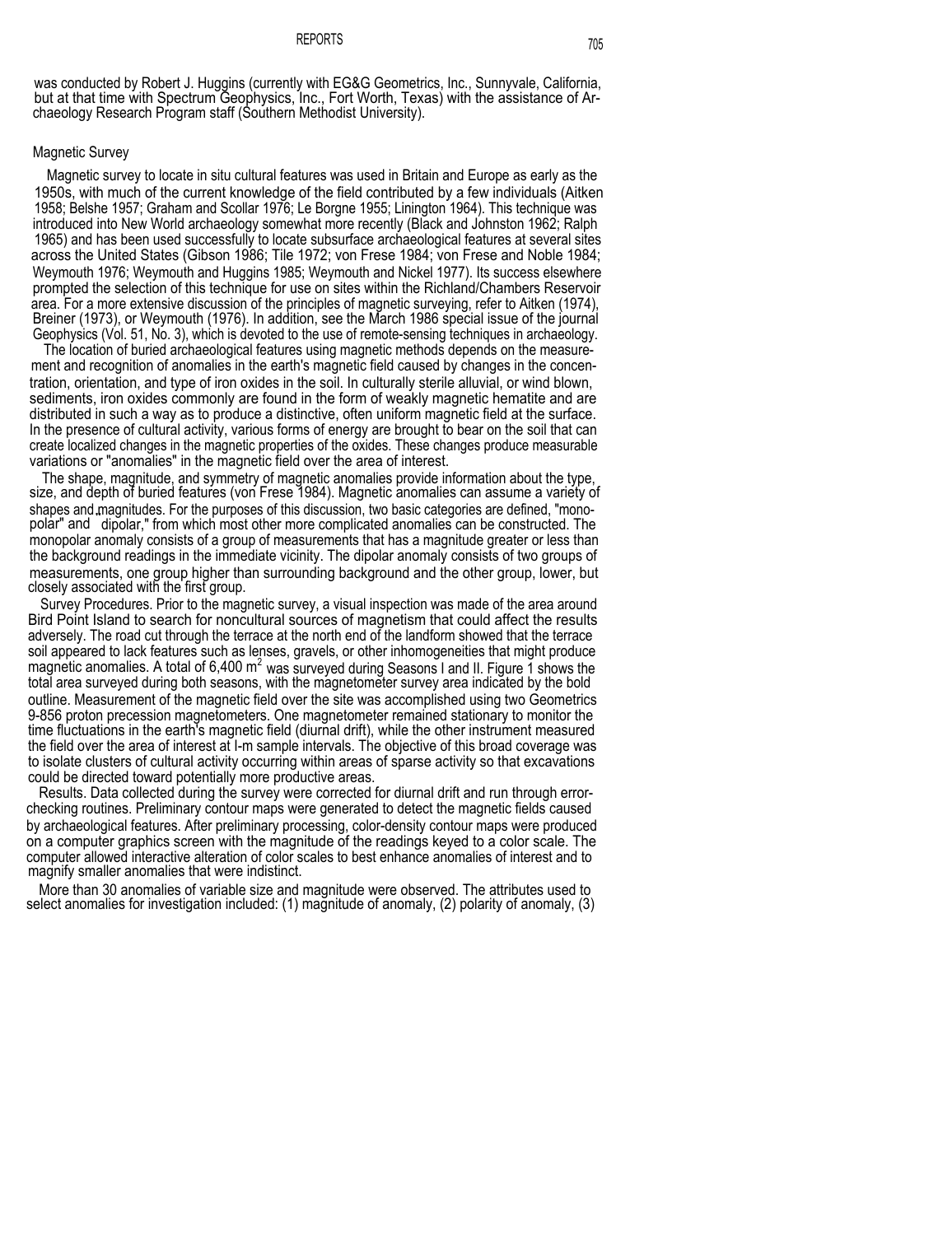

**Figure 2. Total magnetic field recorded at Bird Point Island showing major magnetic anomalies superimposed on the topographic map.**

direction of polarization, (4) cross-sectional area of anomaly, (5) symmetry of anomaly, (6) similarity to models of idealized archaeological features, and (7) similarity to anomalies created by archaeological features from other areas. Figure 2 is a map of the total magnetic field at Bird Point Island. Virtually all of the anomalies shown on the map were caused by cultural features, but not every feature on the site resulted in the creation of a magnetic anomaly.

Several anomalies exhibited pronounced differences in degrees of symmetry and polarity. Some clearly were caused by cultural features, having polarization toward north and a ratio of high to low components consistent with those found in association with cultural features at other archaeological sites. Many of these anomalies also exhibited pronounced bilateral symmetry, which is a classic indicator of features with uniform composition. Other anomalies were clearly of modern origin, with signatures characteristic of iron objects. However, most anomalies were problematic, exhibiting slightly symmetric to irregular shapes and weak polarity. The Season II excavation program was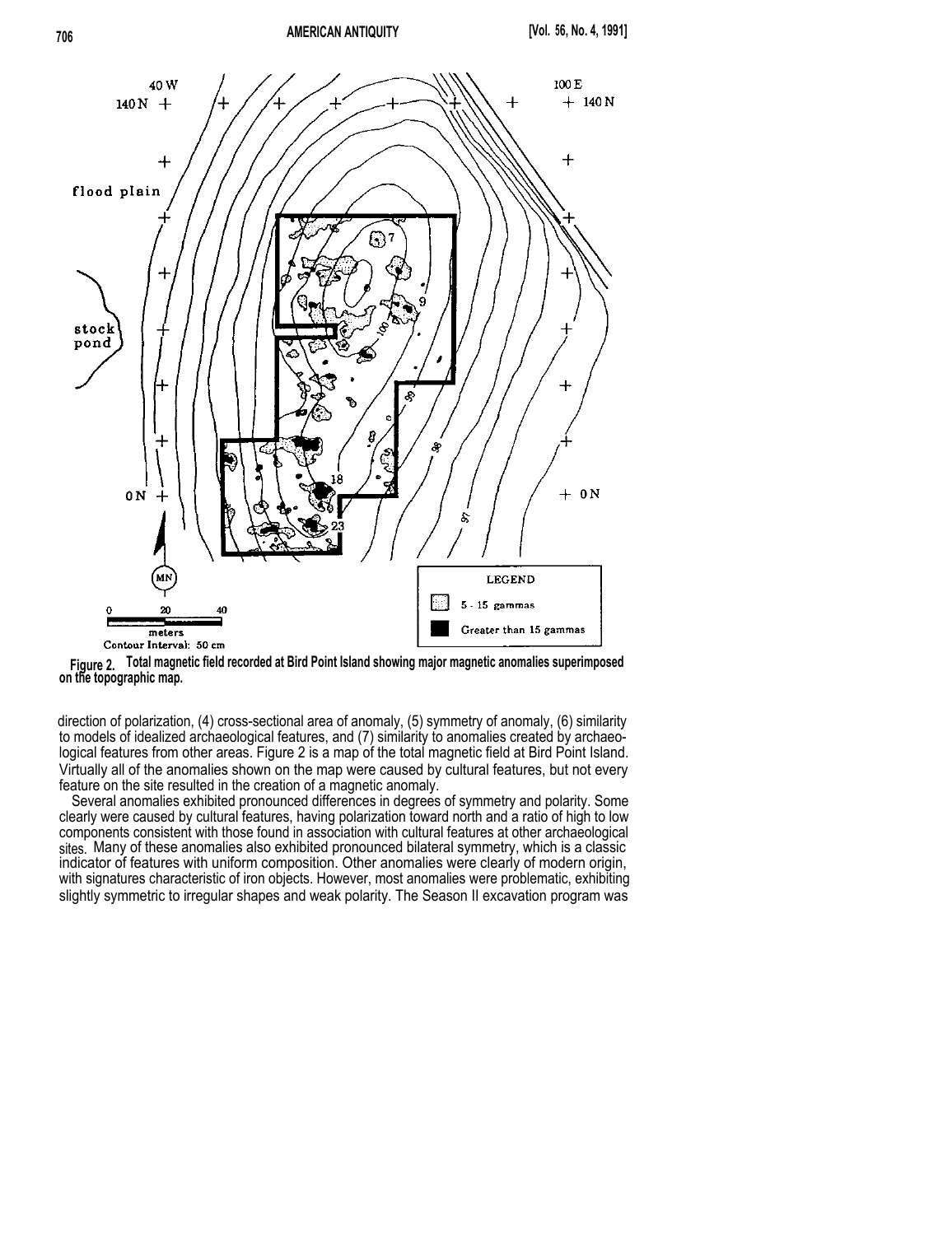initiated to investigate the source of these anomalies, and excavation revealed that nearly all anomalies were caused by cultural features.

# *Electromagnetic Conductivity Survey*

Electromagnetic conductivity survey is a technique that measures soil conductivity, the reciprocal of galvanic resistivity. Although resistivity surveys have been used to locate cultural features successfully (Carr 1977, 1982), aside from the work of Beven (1983), there has been relatively little use of conductivity survey for this purpose. However, the EM-38 conductivity sensor provides better resolution and more easily interpretable results than the equipment used to conduct resistivity surveys (McNeill 1980:5). The EM-38 electromagnetic conductivity sensor operates on the principle of electromagnetic induction. A transmitter coil energized with alternating current at an audio frequency induces very small currents in the soil that generate a secondary magnetic field. The meter measures the ratio of the secondary field to the primary field, which is linearly proportional to soil conductivity. This provides a direct reading of soil conductivity in millimhos/m (McNeill 1980:5).

The creation of electromagnetic conductivity anomalies is related to variations in soil moisture, soil porosity, and ionic content. Water, which increases soil conductivity, percolates through the soil matrix at differential rates due to variations in permeability. As a result, poorly drained areas display high-conductivity readings since they retain soil moisture, whereas well-drained areas yield low-conductivity readings due to their low moisture content.

The effects of cultural activity upon the soil can alter soil moisture content to create conductivity anomalies. Excavation of pits into the B horizon is the principal form of cultural activity affecting soil moisture content. The sandy loam A horizon at Bird Point Island is a porous, well-drained soil ranging in depth from 20 to 50 cm, whereas the clay-enriched B horizon is relatively impermeable. Under natural conditions, water perches on top of the B horizon as it percolates down from the A horizon, increasing soil moisture at this depth and registering as highly conductive on the sensor. However, when the B horizon is penetrated completely by the excavation of large pits, drainage is improved within the pits as water drains through the sandy C horizon sediments. As a result, soil moisture decreases within the feature and registers as a low-conductivity anomaly.

*Survey Procedures.* The EM-38, a portable sensor developed by Geonics Limited, was used to measure electromagnetic conductivity over 1,400 m' at Bird Point Island during Season II. Initially, three 20-x-20-m blocks (Grid I) were surveyed immediately east and south of Feature 1 at a sample interval of 1 m, and one 10-x-20-m block (Grid 2) was surveyed at the north end of the site because magnetometer data indicated that a large magnetic anomaly was present in that area. Later, Grids 3-5 were surveyed in an attempt to identify the locations of structures (Figure 1). Grid 3 was situated over a portion of the undisturbed half of House 1, while Grids 4 and 5 were located in areas thought likely to contain additional structures.

*Results.* The data were convolution filtered to reveal anomalies caused by discrete features. These anomalies are illustrated in Figure 3. Overlap was observed among high-intensity magnetic anom alies, low-intensity conductivity anomalies, and large cultural features.

The vertical sensitivity of the instrument also affects its ability to record soil conductivity. The vertical sensitivity curve for the EM-38 is a skewed bell shape when the coils are oriented in a vertical position, with maximum sensitivity at a depth of about 40-50 cm and lower sensitivity above and below this depth, particularly near the surface and below 2 m. This implies that water perched in the soil at the 40-50 cm depth will contribute a much stronger reading than water perched at any other depth. At Bird Point Island, the EM-38 successfully distinguished large pits dug through the B horizon because moisture in these pits had moved below the zone of maximum sensitivity.

The results of the survey in Grids 3-5 were not easily interpretable. For Grid 3, readings were taken at 10-cm intervals, and the raw data were convolution filtered to isolate anomalies that might be caused by postholes. Unfortunately, no such anomalies were observed. Grids 4 and 5 were sampled at 50-cm intervals, which provided greater detail than grids surveyed at I -m intervals. In general, however, there was no obvious correlation between the observed conductivity anomalies and the cultural features discovered during subsequent excavation.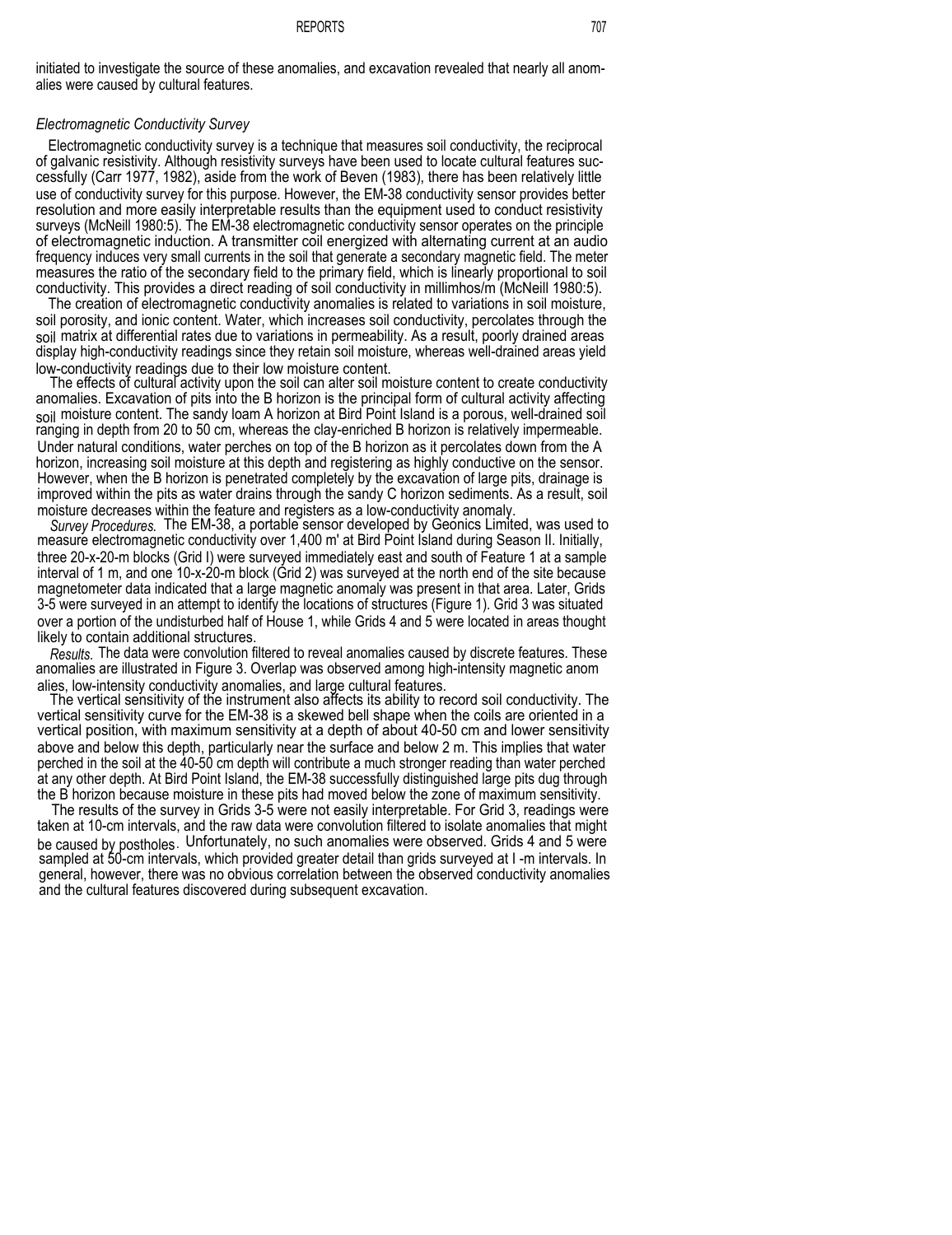



# **Contours expressed as mmhos/m x 10**

Pigure 3. Map of the electromagnetic-conductivity field over Grid 1 showing areas of high and low conductivity<br>In relation to large cultural features. Contour expressed as mmhos/m

# *Assessment of Remote-Sensing Techniques*

Both the magnetometer and the EM-38 were able to detect cultural features at Bird Point Island, but each instrument responded to different phenomena. Figure 4 illustrates the responses of both instruments for points sampled at 2-m intervals along the 15E line, along with the depth to the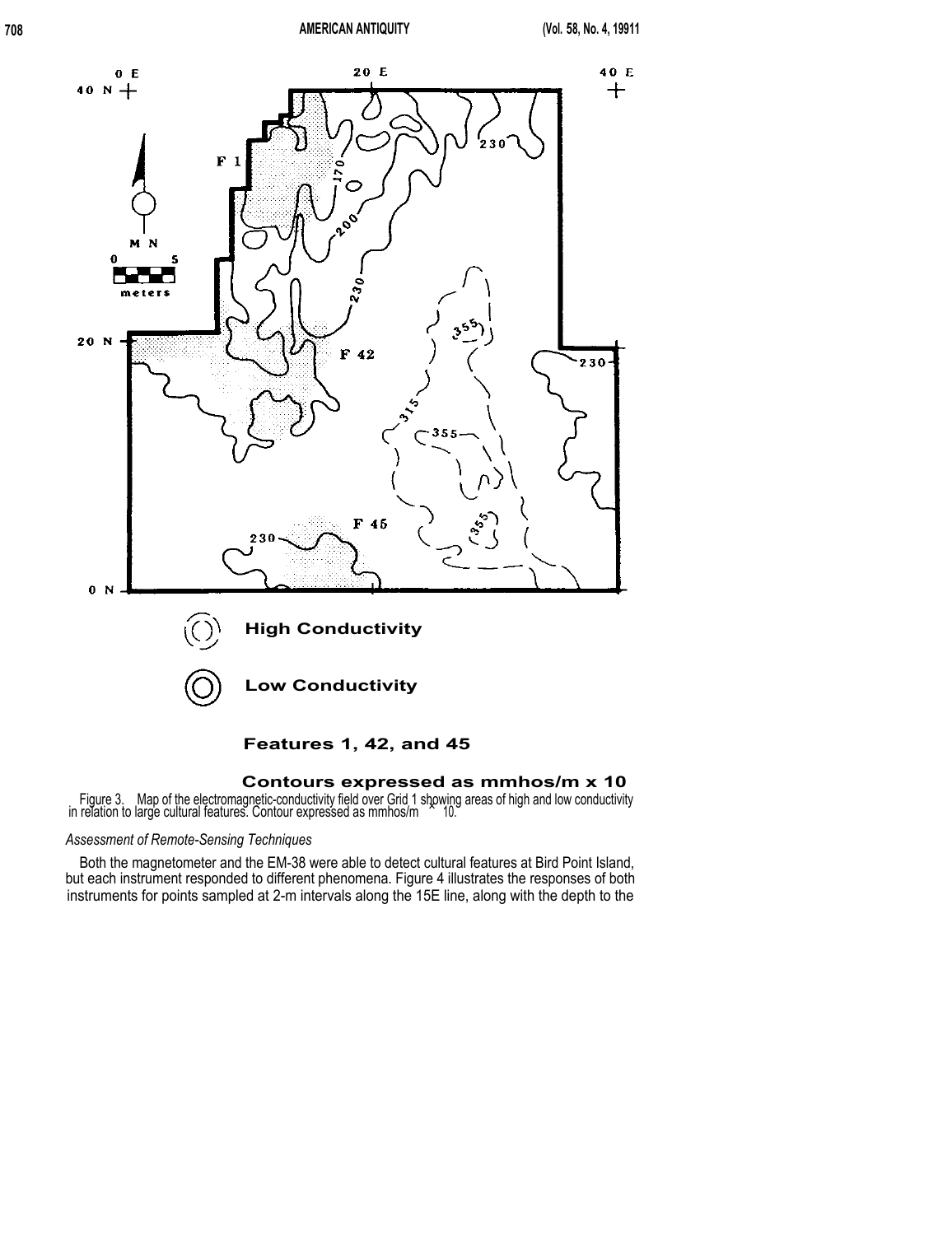



**Figure 4. Depth to the argillic horizon (clay), electromagnetic-conductivity response, and magnetic response recorded along the 15 E lice at Bird Point Island.**

argillic horizon, as determined by core samples. Soil data and magnetic data were collected along the I5E line between 36N and 20S, but conductivity data were collected only as far south as ON, so the graph of conductivity readings ends at that point. The 15E line was selected to illustrate the readings from both remote-sensing instruments because it encompassed the edge of Feature 1 and cut across all of Anomaly 18, which contained Features 101, 45, and 98.

Depth to the clay B horizon was recorded by Edward Janak of the Soil Conservation Service, using an auger to collect specimens. The upper graph in Figure 4 is a plot of the depth to clay, which shows that the B horizon was encountered between 35 and 40 cm below surface along this portion of the site, except where clay had been removed by the excavation of large pits (i.e., the features associated with Anomaly 18 and Feature 1). The plot of the conductivity response closely parallels the plot of the depth to clay in the area over Anomaly 18. A sharp decrease in conductivity occurs at the same point that depth to clay increases. The relation between depth to clay and soil conductivity is not strictly a one-to-one relation, as demonstrated by the gradual decrease in conductivity toward Feature 1, where depth to clay remains more or less constant. However, it is clear that the EM-38 responded to large pits that had completely penetrated the B horizon, since the lowest conductivity responses were recorded within Feature I and the features associated with Anomaly 18.

The results of the conductivity survey indicate that the EM-38 may be effective only for locating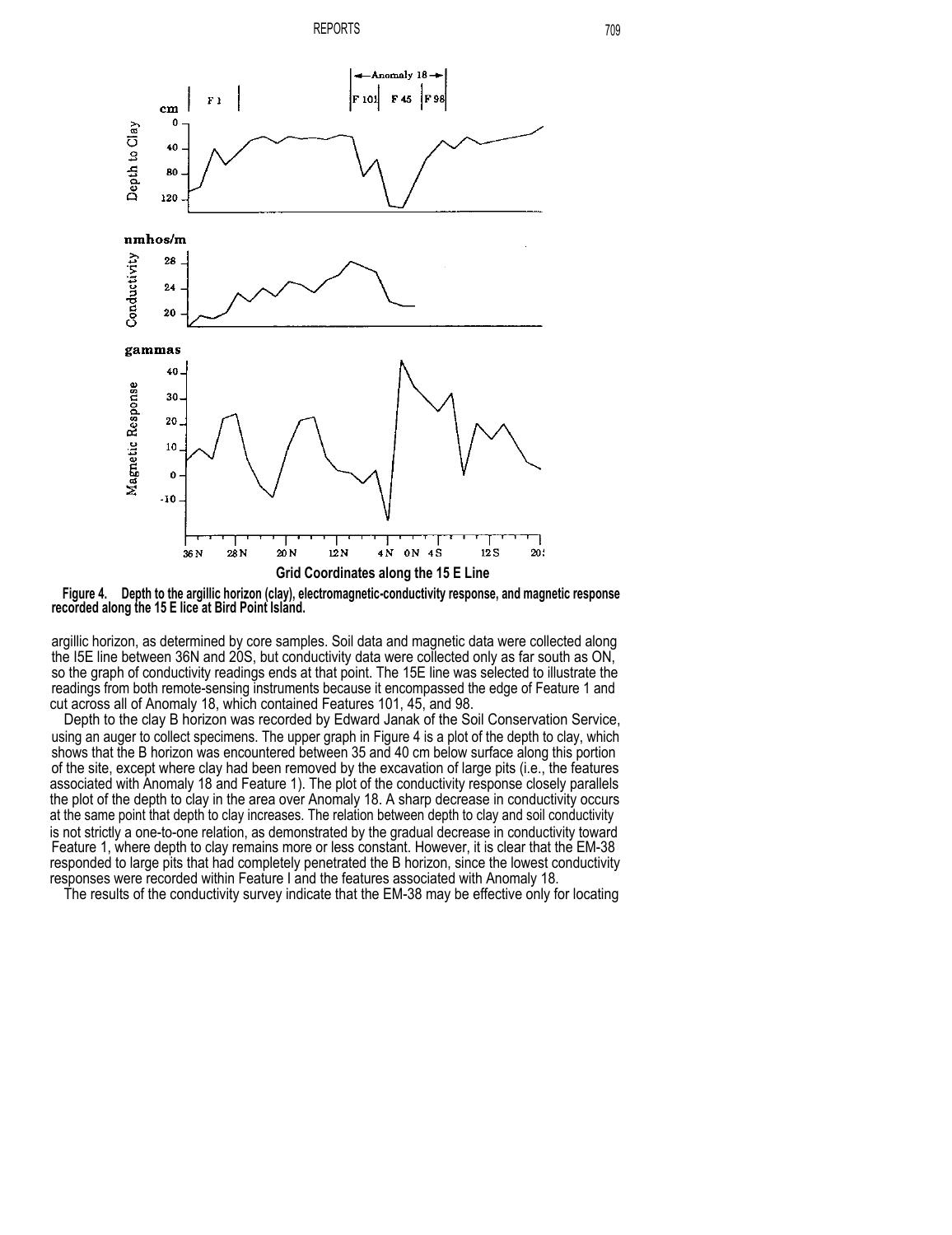**710 AMERICAN ANTIQUITY [Vol. 56, No. 4, 19911**

large features that have completely penetrated the B horizon. Although several anomalies were observed on maps of Grids 3-5, excavation revealed that they were not associated with any of the small features present. Since the vast majority of cultural features on archaeological sites are similar in size to these, the inability to record small features appears to be a major limitation of this specific instrument.

The magnetometer response along the I5E line is more complex than the response of the EM-38. The variations in the magnetic readings shown in Figure 4 appear to be only slightly related to the depth of clay, which should be expected since the magnetometer responds to changes in the distribution of iron oxides and magnetically enhanced rock. Even though the plot of the magnetic data fluctuates considerably, it clearly shows the location of Anomaly 18 as a dipole with a group of low readings ranging between 0 and negative 17 gammas to the north followed by a dramatic increase to the south of readings between 30 and 44 gammas. This is the characteristic response of a dipolar anomaly for in situ features.

Excavation revealed that subsurface features, primarily pits of various shapes and sizes, were present beneath nearly all of the magnetic anomalies. Although many features did not exhibit magnetic anomalies, more features were detected by the magnetometer than by the EM-38 relative to the areas surveyed by both instruments. In addition, the magnetometer recorded features as small as I m in diameter in addition to large features, whereas the EM-38 only recorded large features. Also, the magnetometer picked up anomalies over the same large features recorded by the EM-38. For these reasons, the magnetometer appears to be a more effective and ef <sup>f</sup> icient instrument for use in locating cultural features, at least within the Richland Creek Project area.

# INTERPRETATION OF MAGNETIC DATA

### Feature Function

During Season II, trenches of contiguous 1-x-1-m units were excavated to examine 12 large (8 butting season it, using the contiguous TXT in this were exercised to examine T2 targe (compared or larger) anomalies that exhibited varying degrees of magnitude, symmetry, and polarity. Large pits were uncovered within the areas encompassed by the anomalies, and it was hypothesized that the differences in symmetry and polarity reflected different degrees of redigging and reuse of these pits. Further excavations into many of these pits showed them to have irregular shapes in profile and poorly defined boundaries at their interface with the B horizon. The pit fill was comprised of sandy loam A horizon soil that contained artifacts similar to those found in the A horizon around the pits, however higher frequencies of fire-cracked rock (Wilcox sandstone and ironstone), dart points, scrapers, and cores occurred within the features. Three of these anomalies are discussed in greater detail here as examples of the variations in symmetry and polarity observed and the way in which these variations correspond with different degrees of feature reuse.

Anomaly 7 (Feature 34) had a magnitude of 18 gammas and exhibited the greatest degree of bilateral symmetry observed among all anomalies on the site, with a single peak in magnetic response in the center. It also was oriented closely toward the north (Figure 5). These factors suggested a fairly homogeneous magnetic source and a feature subjected to little reuse. The pit measured approximately 5.0 x 3.4 m in diameter and was .8 m deep. Pit fill was a homogeneous, dark-brown sandy loam containing fire-cracked rock, lithic debris, and baked clay. Macrobotanical remains included charred nut shell and possible prairie turnip (Psoralea). The high content of fire-cracked rock and charred plant remains suggested that the pit may have been used for roasting.

Anomaly 9 (Feature 36) had a magnitude of 45 gammas and an irregular shape in plan view. The most striking aspect of the anomaly was that it exhibited a polarity shifted nearly 30 degrees east of north, suggesting that the feature had been reoriented since the last episode of strong heating (Figure 6). Another unusual characteristic was the fact that two magnetic peaks occurred within the anomaly rather than one. Many other anomalies at the site also exhibited the shift in polarity and multiple magnetic peaks. It was hypothesized that these characteristics reflected episodes of redigging and reuse. Excavation of Anomaly 9 (Feature 36) revealed a roughly basin-shaped pit with an undulating bottom, measuring 9.5 x 5.3 m in diameter and .95 m in depth. The pit fill was a mottled mixture of A and B horizon soil, but the artifact content was identical to that of Anomaly 7 (Feature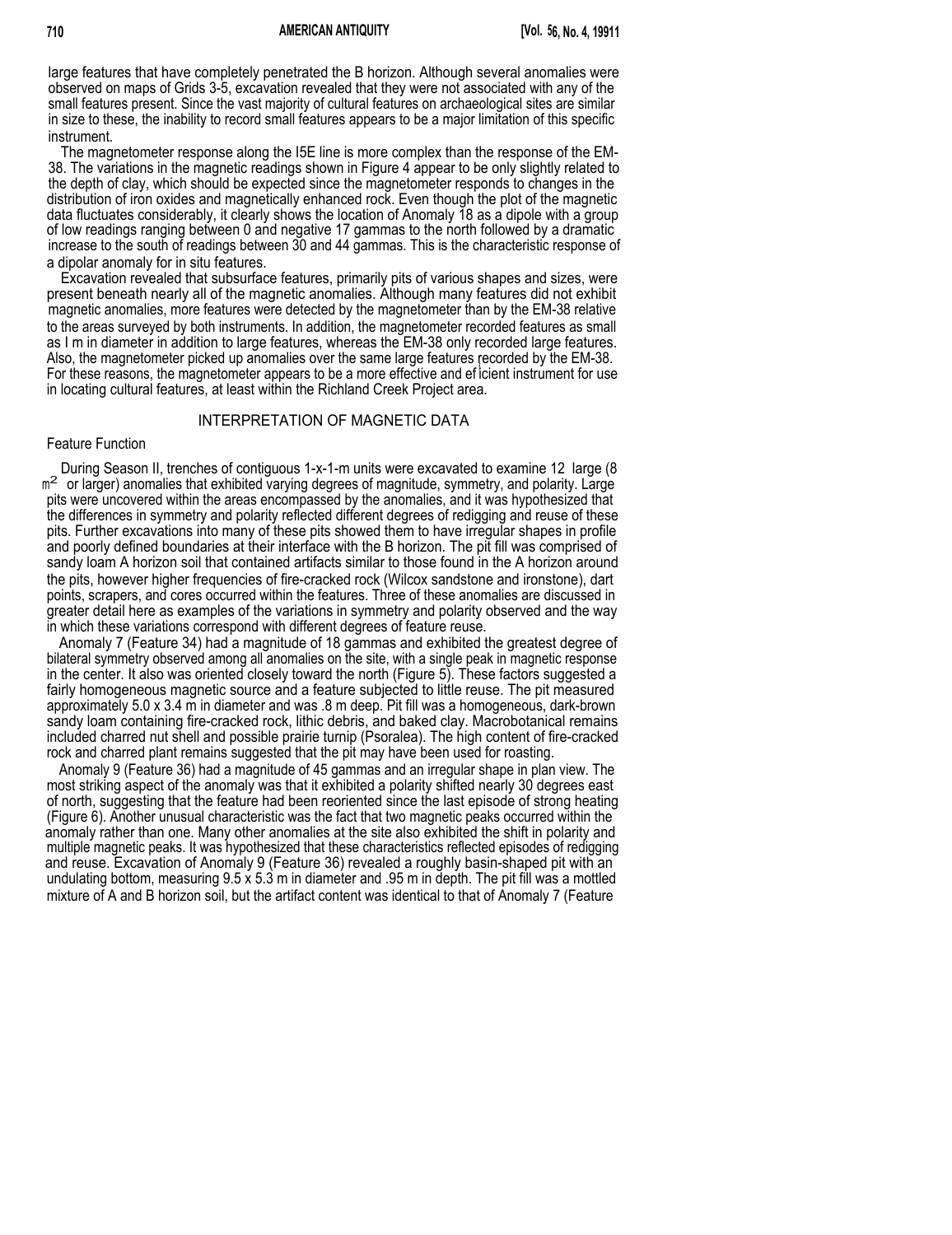

**Figure 5. Magnetic field of Anomaly 7 formed by Feature 34 (measured in gammas).**

34). The artifact content suggested that both pits had been used for the same purpose; however, Feature 36 appeared to have been reused to a greater extent than Feature 34.

Anomaly 23 (Features 47, 95, 97, and Burial 16) had an overall magnitude of 56 gammas, but exhibited a variety of localized magnetic peaks. The anomaly exhibited very little symmetry and only weak polarity oriented in several directions (Figure 7). These characteristics were thought to represent a complex feature subjected to several episodes of reuse. Excavation supported this hypothesis, revealing several partially overlapping features that were grouped together. A circular pit (Feature 97), measuring 2.5 m in diameter and .76 m in depth, was tangent to two overlapping pits (Features 47 and 95) that encompassed an area of approximately 6 x 3 m. An intrusive burial (Burial 16), measuring approximately 1 m in diameter and .6 m in depth, was found inside Feature 95.

These three examples illustrate the fact that magnetic survey data can be used successfully for assessing the general nature of cultural features prior to excavation. The next step in the use of magnetic data was assisting in the interpretation of feature function by conducting a magnetic survey of experimental features designed to replicate those found at the site.

# *Replicative Experiments*

As previously mentioned, the large pits found to be the source of magnetic anomalies contained concentrations of fire-cracked rock indicating that some kind of heating activity had occurred in the pits. However, little charcoal or oxidized soil was present, unlike hearths found on the site that contained substantial quantities of both. This led to the hypothesis that the sandstone was heated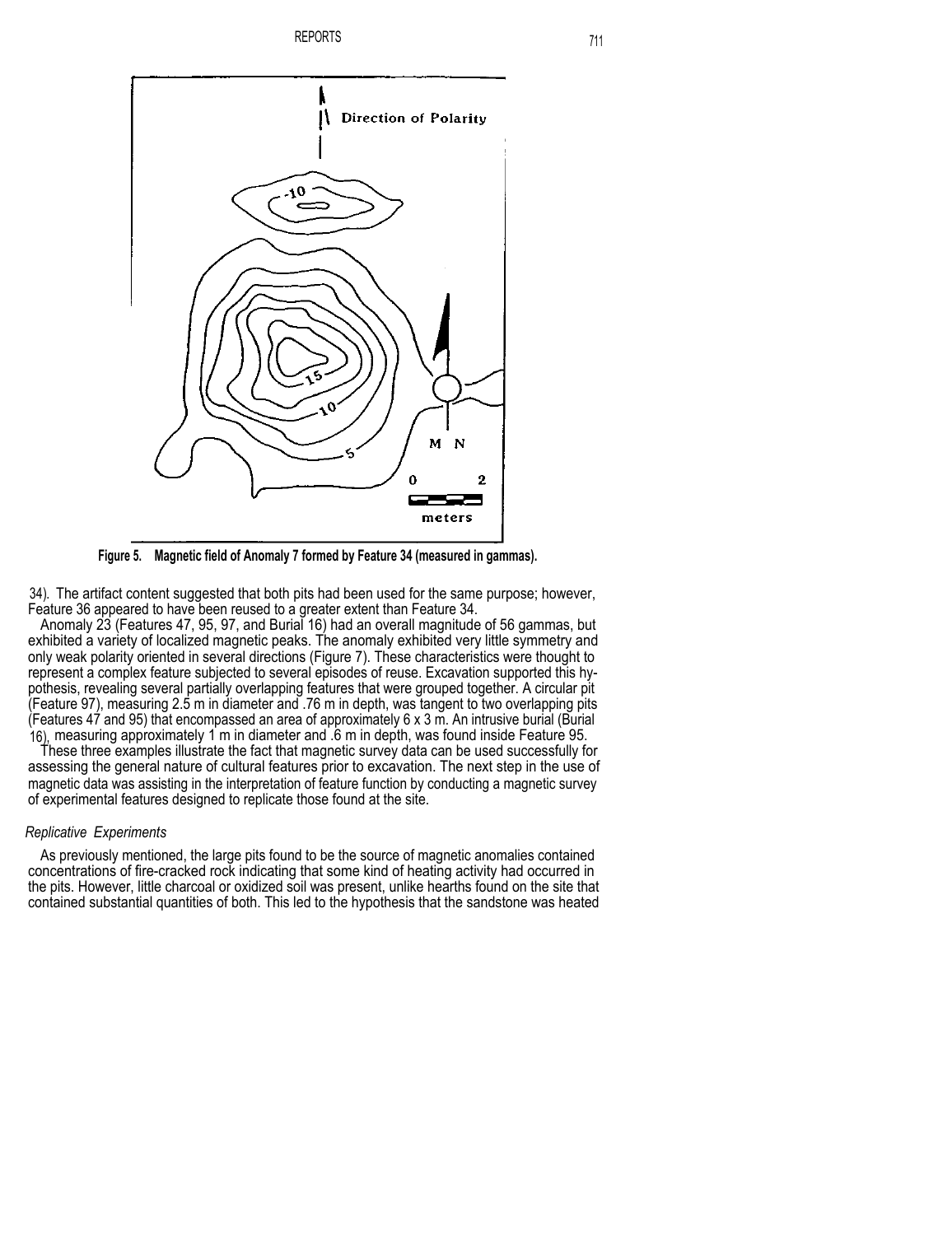

**Figure 6. Magnetic field of Anomaly 9 formed by Feature 36 (measured in gammas).**

outside of the pits and placed inside while hot. The fact that charred specimens of acorn, hickory, and pecan shell, as well as possible Psoralea tuber, were identified (Fritz 1983) argued for use of the features as either storage pits or roasting pits. The latter possibility seemed most likely because of the presence of fire-cracked rock and because roasting is a historically documented means of nut preparation (Swanton 1946:364), as well as of Psoralea preparation (Reid 1977).

Early in the course of the research at Bird Point Island, the archaeologists (Martin and Bruseth) and the magnetic specialist (Huggins) met informally on several occasions to discuss possible causes of anomalies and excavation strategies. At this point, additional meetings were convened to devise a means of testing the hypothesized functions of the features. A series of experiments was designed to examine the two hypotheses related to storage and roasting, and to determine the precise source of magnetism within the features.

It was reasoned that magnetic enhancement of the iron-rich Wilcox sandstone probably occurred when it was heated for use in cooking or roasting. This idea could be tested by examining the magnetic response of Wilcox sandstone before and after heating in an experimental hearth. On the other hand, the disturbance of iron oxides in the soil caused by digging a storage pit and backfilling after use may have accounted for the observed increase in magnetism. This hypothesis could be tested by measuring the magnetic response of a pit dug and refilled as part of the experiment. If a magnetic increase was observed over the heated rock, but little increase was observed over the pit, this would lend support to the roasting hypothesis. If the reverse was observed, then the storage hypothesis would make more sense.

The test required an area free from excessive background noise and devoid of cultural anomalies. A nearby terrace was selected that had geological and soil properties identical to Bird Point Island,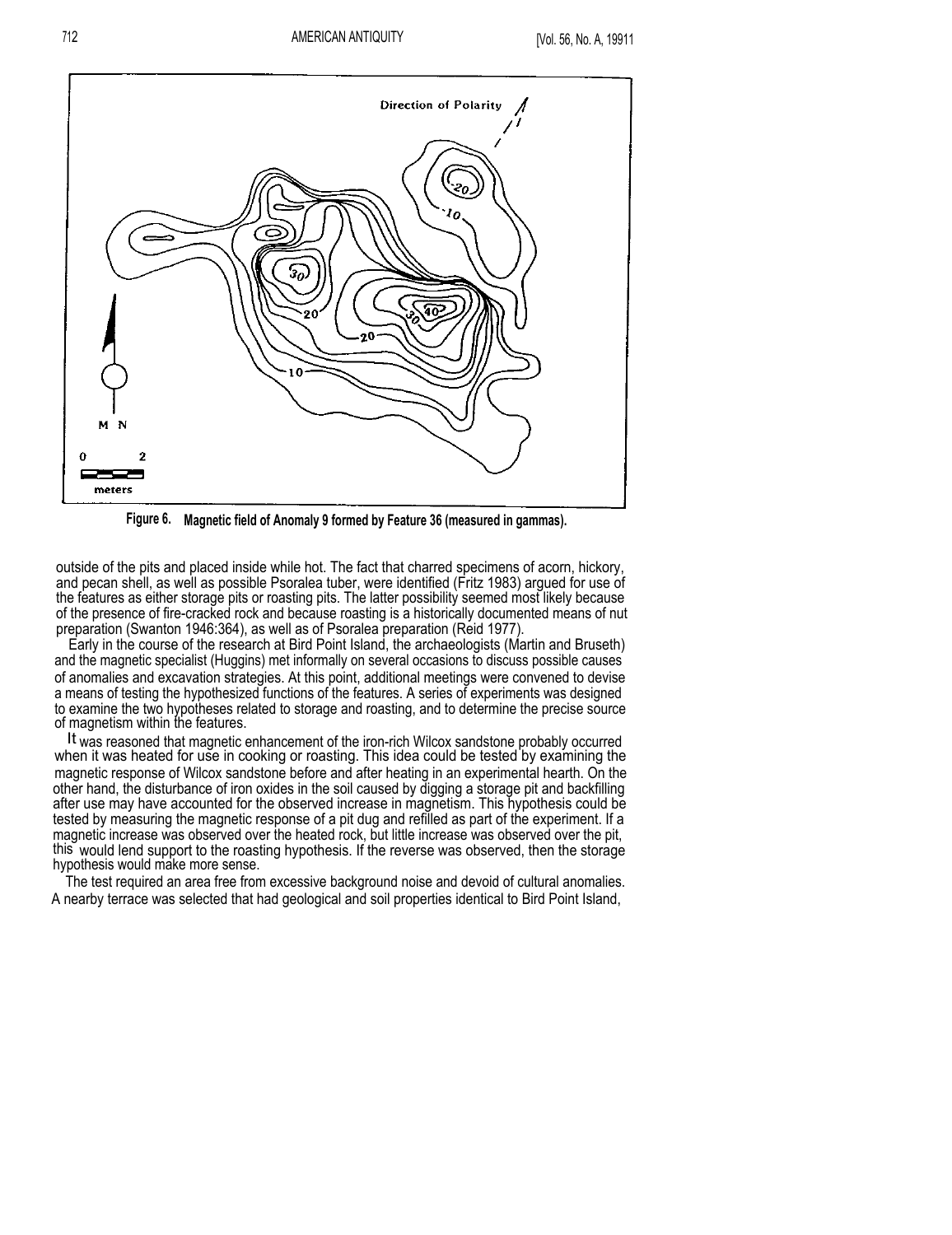



**Figure 7. Magnetic field of Anomaly 23 formed by Features 47, 95, 97, and Burial 16 (measured in gammas).**

but which lacked cultural material. Two contiguous areas of 440 m' each (designated Areas I and 2) were surveyed with readings taken at 50-cm intervals. The results showed that little variation existed in the natural magnetic field of the terrace. No anomalies were recorded in Area 1, and only a small anomaly due to an iron object was recorded in Area 2. In retrospect, the data from the control areas would have been useful for the initial interpretations of the magnetic field at Bird Point Island. The data demonstrate that virtually all of the anomalies observed at the site are the result of cultural activity, including small anomalies of lesser intensity that were omitted initially from investigation.

The magnetic properties of the Wilcox sandstone were examined during the first part of the experiment. Approximately 22.7 kg of Wilcox sandstone were gathered from the outcrop in the slough south of Bird Point Island and spread evenly over a I-m' pit dug to a depth of 10 cm within Area 1. A magnetic survey conducted over this pit and the surrounding area revealed that the rock was very weakly magnetic, with a low component of -12 gammas to the north (Figure 8). A fire then was built over the pit to heat the rock, and another survey was conducted after allowing several days for the rock to cool. This time a magnetic anomaly exceeding 400 gammas with a strong north– south polarity was recorded, demonstrating beyond a doubt that Wilcox sandstone becomes magnetically enhanced when heated (Figure 9).

It was clear from these results that any hearths containing Wilcox sandstone would be clearly visible on the map of the magnetic field of the site. Reexamination of this map revealed an anomaly within the midden, Anomaly 32 (Feature 104), that was virtually identical in size, shape, and polarity to the anomaly produced by the experimental hearth. Prior to the experiment, it had been assumed that this anomaly was caused by an iron object that had been missed by the metal-detector ex-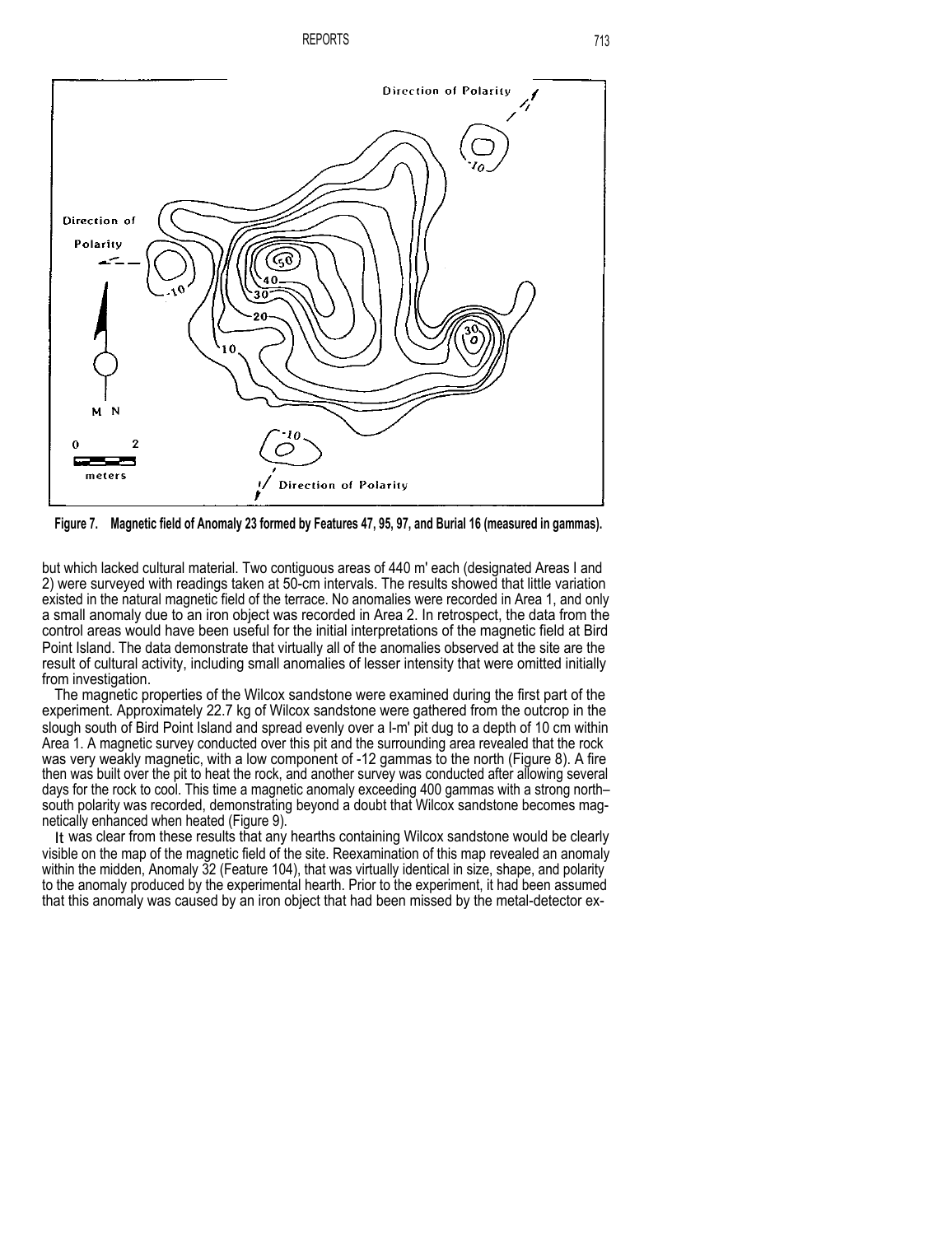

**Figure 8. Magnetic field over the experimental hearth prior to burning (measured in gammas).**

amination because its magnitude was far greater than that of most anomalies produced by cultural features. However, subsequent excavation revealed a rock-and-charcoal-filled hearth (Feature 104) measuring I m in diameter, which looked nearly identical to the experimental hearth. The archaeological hearth had a magnitude of 140 gammas, approximately 35 percent of the magnitude of the experimental hearth, but it contained only 6.8 kg of rock, approximately 30 percent of the quantity used in the experimental hearth. As might be expected, this indicates that the magnitude of the anomalies observed at the site is related directly to the quantity of burned rock contained within the features.

To examine the effect of excavation and mixing of soils on the magnetic field, a pit 1 m in diameter and .75 m deep was excavated in Area 2. This depth was selected to ensure that A and B horizon soils would be disturbed and mixed to a similar degree as that found in the the prehistoric features at Bird Point Island. The pit was refilled and surveyed with the results showing no detectable anomaly. The conclusion derived from these experiments is that the pits at Bird Point Island were detectable largely due to the presence of magnetically enhanced fire-cracked rock.

The next question that was addressed concerned the site-formation processes responsible for the deposition of fire-cracked rock in the pits. Although it was clear that the magnetism in the pits was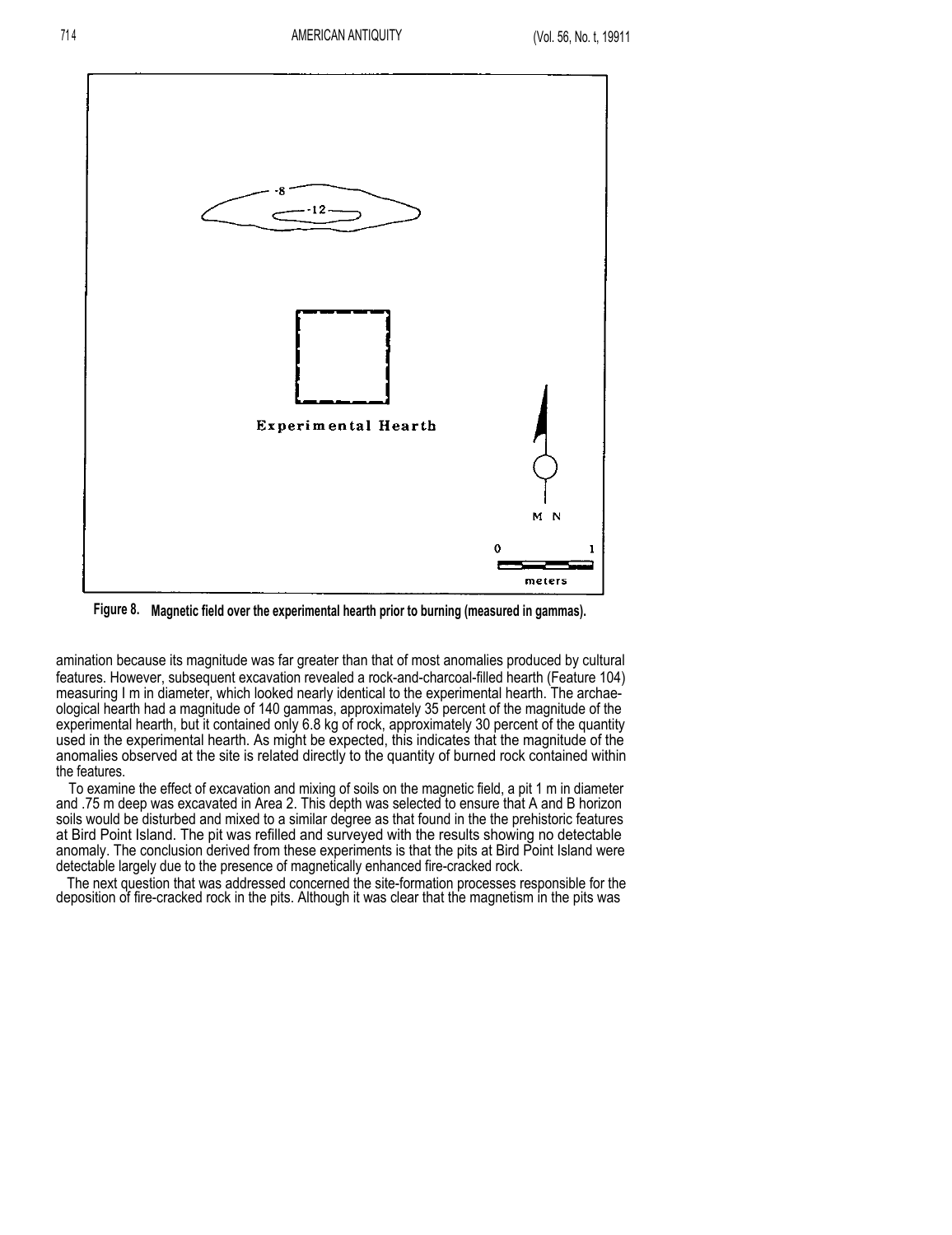

**Figure 9. Magnetic field over the experimental hearth after burning (measured in gammas).**

due to the presence of fire-cracked rock, it was not clear whether this rock had entered the pits as the result of a primary, heat-related activity or was introduced as discard from activity elsewhere on the site. Since trash disposal in pits was common prehistorically, disposal of the fire-cracked rock was considered a likely possibility unless otherwise ruled out.

Once again, magnetic properties were used to provide the answer to this problem. One of the properties of magnetically enhanced rock is that as it cools in situ, the iron oxides become oriented toward magnetic north, giving the rock the same magnetic declination and inclination as the earth's magnetic field at the time of cooling. This realignment of iron oxides during heating is the same property utilized by the archaeomagnetic dating technique. If the rocks had been placed in the pit while hot and had cooled in situ, they should all exhibit the same, or allowing for the effects of bioturbation, very similar orientations. On the other hand, if the rocks had been discarded into the pit, then the r orientations should vary and no central tendency should be apparent. Because disturbance of the rock from reuse of these features would also create varied orientations, relatively undisturbed portions of these features had to be identified in order to find suitable rocks for sampling.

Five samples of Wilcox sandstone were obtained from a cluster of three rocks uncovered in one of the large pits believed to have been used for roasting. Feature 38 (Anomaly 13) measured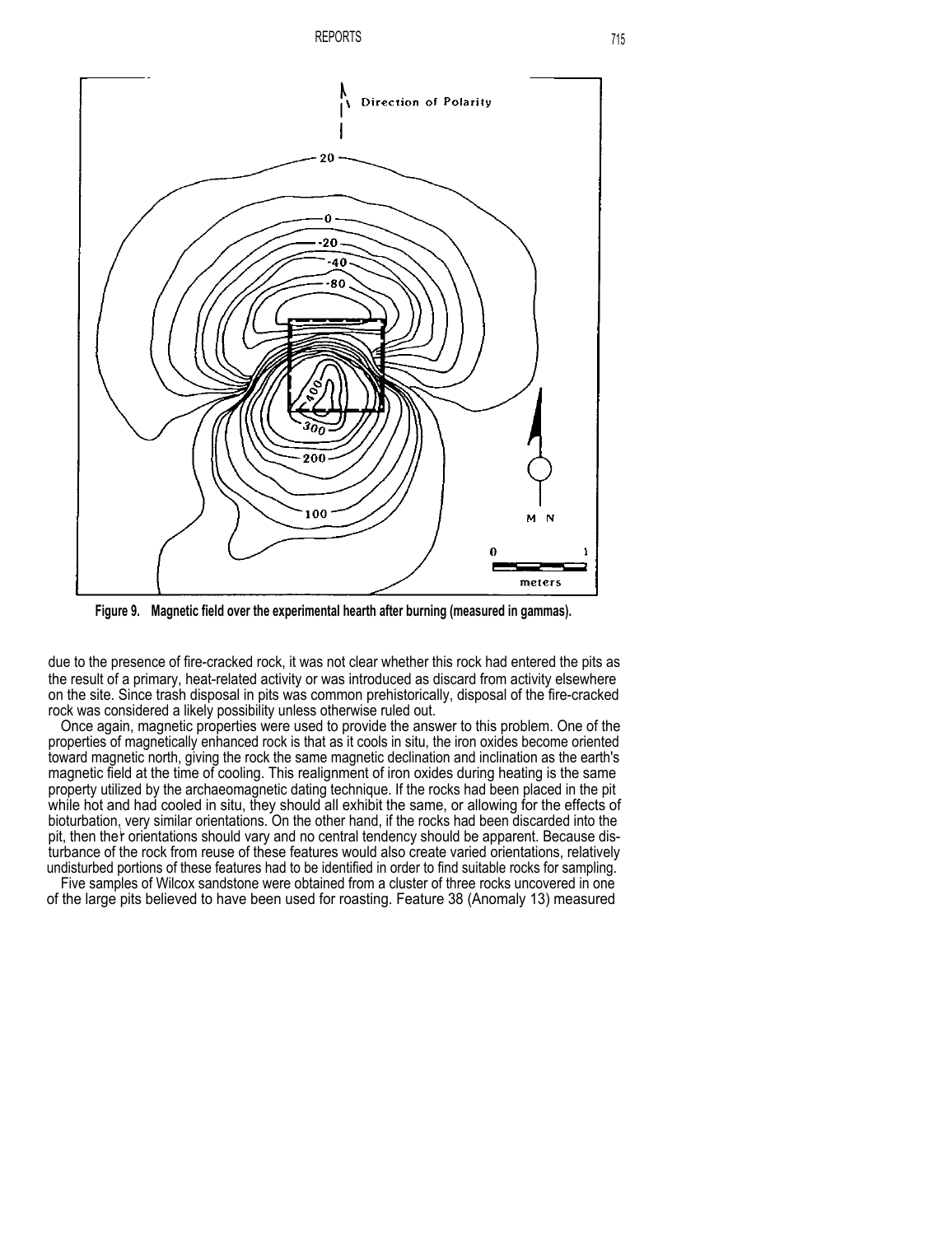approximately 6.3 x 5.0 m and was 1.0 m deep. The matrix was characterized by a zone of lightbrown mottled fill to a depth of about 70 cm, with a gradual transition to a yellowish-brown fill in the lower 30 cm. Small fragments of Wilcox sandstone were scattered throughout the fill, with occasional larger fragments present, such as those from which the samples were obtained. Anomaly 13 exhibited a single large magnetic peak covering a broad area over the middle of Feature 38, which was associated with a magnetic low shifted toward the northeast. The shifted polarity was similar to that observed for Anomaly 9 (Feature 36) described earlier, but Anomaly 13 did not exhibit the multiple magnetic peaks present in Anomaly 9.

Feature 38 was excavated as a test case to examine the nature of pit use and hypothesized episodes of reuse. Small units (I x .5 m) were dug across the center of the pit for finer spatial control, and the vertical and horizontal distribution of Wilcox sandstone was examined. In some units, similar densities of Wilcox sandstone were present in nearly all levels throughout the profile, suggesting that little disturbance from redigging had occurred in that portion of the feature. On the other hand, in one group of three adjacent units, evidence suggesting reuse was observed. The middle unit contained moderate frequencies (100—149 pieces per level) of sandstone in levels 1—3 followed by higher frequencies (150—199 pieces per level) in levels 4—6, whereas both surrounding units had high densities (150—199 pieces per level) in upper levels and moderate densities at lower levels (100— 149 pieces per level). This pattern suggests that a pit may have been dug into the middle unit at some time after the sandstone was originally deposited, thereby redistributing some of it in the upper levels of the surrounding units. The results of this analysis suggest that some portions of the pit were subjected to reuse, whereas other portions remained intact. Samples for magnetic analysis were taken from a cluster of three larger rocks in an area thought to have remained intact.

The rock samples were collected by Holly Hathaway of the Colorado State University Archaeomagnetic Laboratory. Horizontal strikes were made on each rock while in situ and the rock's compass orientation was recorded. One-inch cylindrical cores were taken from the rocks in the laboratory, which then were cut to appropriate lengths and sanded to remove impurities from the coring process. Three samples were taken from the largest rock (samples 1-3) and one sample each was obtained for the other two rocks (samples 4 and 5). The cores were measured for their natural remanent magnetism on a Schonstedt Spinner Magnetometer (Holly Hathaway, personal communication 1983). The results indicate that all of the rocks had magnetic fields oriented towards north. Hathaway reports:

Each of the cores is generally oriented in a northerly direction. Sample 4 is the possible exception to this, but this is probably due to the incomplete field orientation. Although there appears to have been slight shifting of the fragments prior to field collection due to their small size, the natural remanent magnetism directions indicate a strong possibility that these fragments have generally retained their original in situ position from past heating of the material (Holly Hathaway, personal communication 1983).

These results support the hypothesis that some of the fire-cracked rocks found in the pits cooled in situ and indicate that the Wilcox sandstone was not deposited as a result of trash disposal, lending additional support to the roasting-pit hypothesis.

# Spatial Dstribution of Fire-Cracked Rock

Aside from providing information about feature function that could have been obtained by no other means, magnetic data also aided the interpretation of spatial distribution of fire-cracked rock. In recent years, increasing emphasis has been placed on the study of spatial patterning of artifacts as a means of delineating discrete activity areas on archaeological sites. The generation of maps from large data sets has been simplified by computer programs such as SYMAP (Jermann and Dunnell 1976). Defining the spatial distribution of features and activity areas was a major research goal at Bird Point Island, so SYMAPs were generated for each artifact category. Use of magneticsurvey data, in conjunction with the expertise of the magnetic specialist, helped to explain puzzling patterns observed with respect to the distribution of fire-cracked rock across the site.

When the SYMAP for large fire-cracked rock (2.5 cm in diameter or greater) was compared with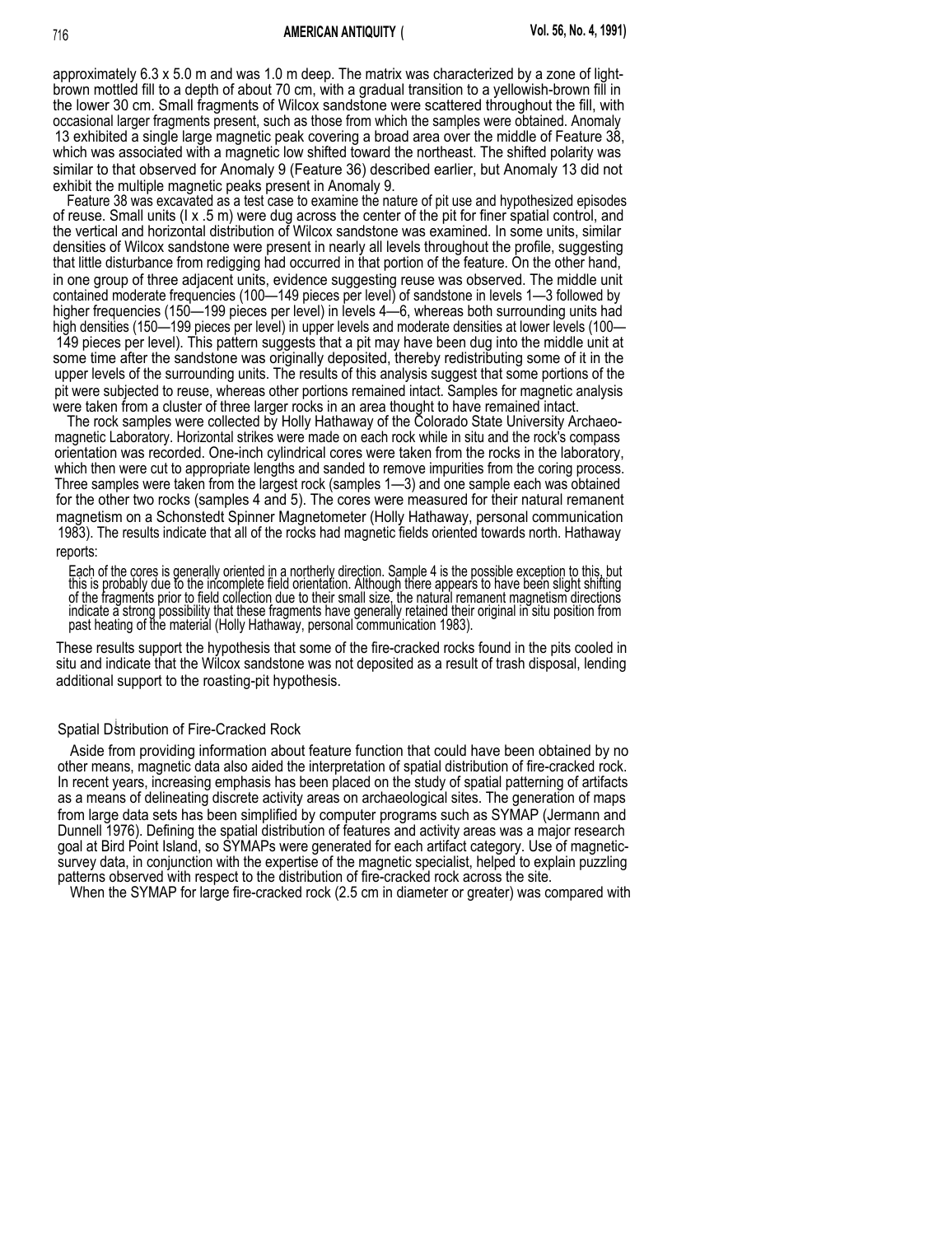the SYMAP for small fire-cracked rock (1-2.5 cm in diameter), major differences were observed. A cluster of large fire-cracked rock was observed in an arc measuring 20 x 7 m that curved around the wall of House I, but the distribution of small fire-cracked rock exhibited a low density in the same location. This phenomenon was rather confusing, so the map of the magnetic field was examined to search for some interpretive clue.

Although two small magnetic highs were observed within the area encompassed by the large cluster, the vast majority of the duster exhibited an overall decrease in magnetism. Since the magnetometer experiment had demonstrated that Wilcox sandstone is weakly magnetic in an unfired state and becomes strongly magnetic when heated, it was clear that the majority of rock in this cluster had never been fired. Because of the natural reddish-to-black color of the unmodified sandstone, it was often impossible to visually distinguish burned from unburned sandstone in the laboratory. As a result, the rock in the cluster had been misidentified as fire-cracked and included on the map. Without the aid of the magnetic survey, this fact would not have been recognized.

The presence of a concentration of unburned rock makes sense if Wilcox sandstone was stored on site for use in hearths and roasting pits. The fact that the rock outcrop in the slough is under water during a significant portion of the year strongly implies that collection and storage must have occurred during the dry season. A likely location for storage would be an area in close proximity to hearths and roasting pits. The location of the cluster next to House I would have placed rock within easy access for household cooking and for roasting in a nearby pit associated with House 1. The unburned large fragments recovered from excavation probably represent pieces that broke off as rocks were tossed in piles.

# SUMMARY AND CONCLUSIONS

Magnetic surveys and electromagnetic conductivity surveys were conducted at Bird Point Island during three of the four seasons of field work conducted during the Richland Creek Project. A large area was surveyed with a proton precession magnetometer, an instrument proven effective for locating cultural features on other archaeological sites. The results of the magnetic survey were positive, with most anomalies marking the locations of subsurface pits. In addition, the shapes and sizes of many of the anomalies closely resembled the shapes and sizes of the corresponding archaeological features. A small area was surveyed with an EM-38 electromagnetic conductivity sensor to assess its utility for locating features. The initial results were good, with the sensor recording the same large features recorded by the magnetometer, so additional areas were surveyed. However, the EM-38 did not pick up small features, and therefore, recorded far fewer features than did the magnetometer. As a result, magnetic survey appears to be a more appropriate remote-sensing technique for sites found in the Richland Creek area. The conductivity contrast appears to be insufficient to allow the EM-38 to locate anything other than the largest archaeological features.

Some important points were noted over the course of the work conducted at Richland/Chambers Reservoir with regard to the best manner in which to conduct a survey and examine the resulting data. First of all, for a magnetic survey to successfully locate cultural features, a broad area should be covered and the survey of a control area away from the archaeological site under study is recommended highly. Only under rare circumstances is it possible to survey an entire site, but it is usually feasible to include some marginal site areas where little activity is believed to have occurred. This information is useful for delineating site boundaries and isolating areas of concentrated activity. The survey of a control area having geological and pedological properties similar to those of the site also provides useful data for comparison and should be an essential part of any overall program. The magnetic field over the control area can allow cultural anomalies to be separated from any natural anomalies that may be present by providing a picture of the natural level of background noise and the extent of natural anomalies.

Second, once features have been located and excavated, magnetic data often can aid in their interpretation. The experiments conducted with the magnetometer to test hypotheses about feature function provided important information that could not have been obtained in any other manner.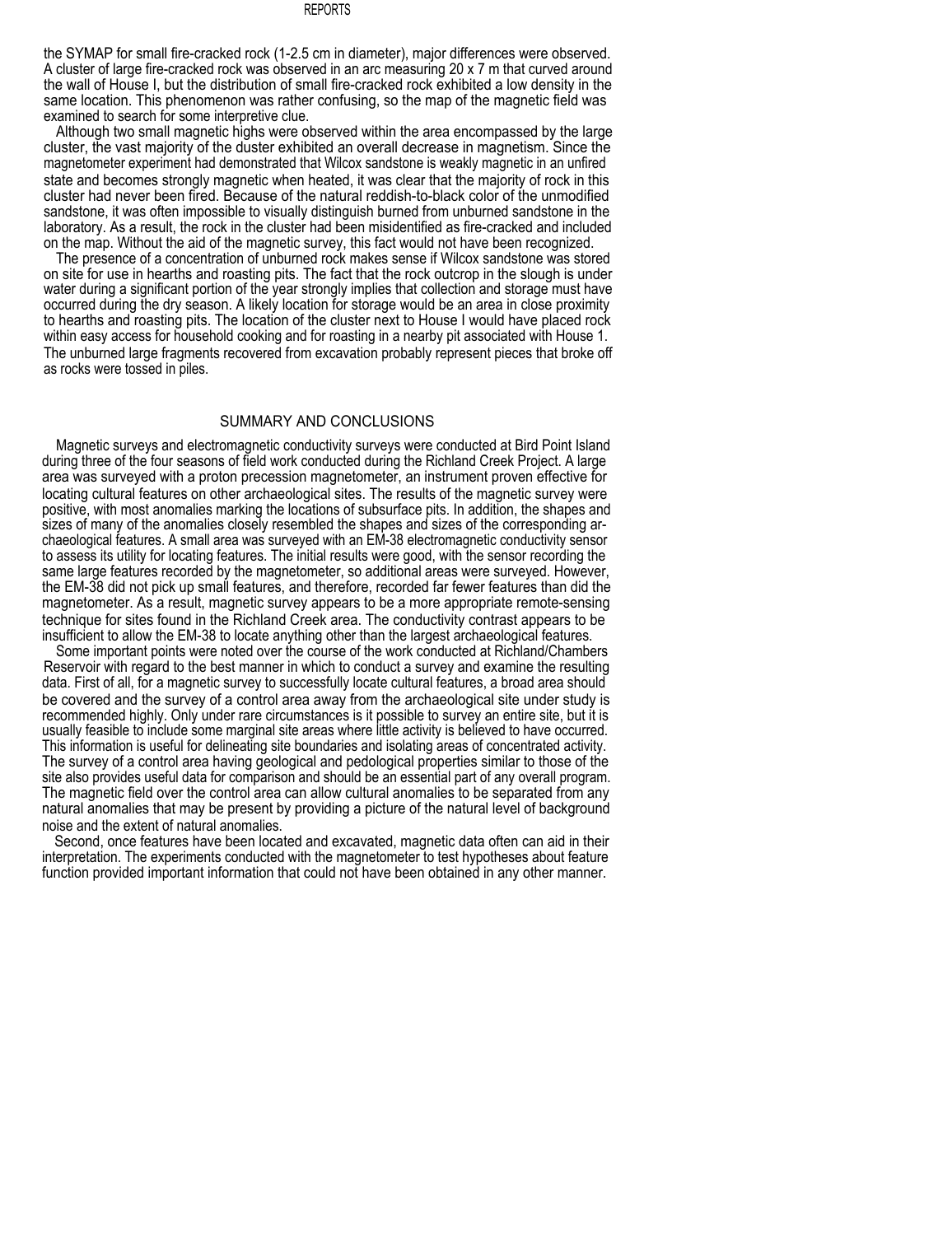Long-term projects can benefit by budgeting for experimentation designed to identify sources of magnetism. Such identification is a major step toward defining feature function.

Finally, communication between the archaeologist and the magnetic specialist is essential for eliciting the most from the data. The ability of a proton precession magnetometer to detect cultural anomalies depends on the geological and pedological properties of the site as well as the kinds of cultural features present. Data collection requires corrections for diurnal drift and a knowledge of the natural factors that can adversely affect survey results. Once data have been collected, valid interpretation of the results requires a firm foundation in the physical properties that cause magnetic anomalies, as well as a knowledge of filtering techniques necessary to remove extraneous responses. Magnetic survey is a scientific tool readily available to the archaeological community, but it is important for archaeologists and physicists to work together closely to arrive at reasonable and justifiable interpretations. Archaeologists who believe that a magnetometer can be used with the ease of a metal detector probably will be disappointed with the results of their surveys and may miss out on information essential to the interpretation of the sites they are examining.

Acknowledgments. This research was sponsored by the Tarrant County (Texas) Water Control and Improvement District Number One. The authors wish to thank Bill Young, an avocations] archaeologist and avid<br>participant in the Texas Stewardship Program for cultural resources, who reported the Bird Point Island site to<br>the auth insights into the local archaeology derived from his extensive knowledge of sites in the north-central Texas region. Woodrow Frossard, environmental coordinator for the Water District, was extraordinarily supportive<br>of the research efforts. L. Mark Raab, currently of the University of California, Northridge, was the original project director and was a source of inspiration throughout his involvement. John Weymouth of the University

of Nebraska provided valuable advice and assistance. The authors thank the following people for reviewing the manuscript and offering useful suggestions: La Verne Herrington and Nancy Kenmotsu of the Texas Historical Commission, Daphne Derven of the U.S. Army Corps<br>of Engineers, and Garth Sampson of the Department of Anthropology at Southern Methodist University. Thanks<br>are extended provided the Spanish translation of the abstract. Some of the figures used to illustrate this article were drafted<br>by Maynard Cliff Finally, the authors acknowledge that any errors or omissions associated with this present are solely their responsibility.

# REFERENCES CITED

Aitken, M. J.<br>1958 May<br>1974 Phy

- 
- 1958 Magnetic Prospecting: I. Archaeometry 1:24-29. 1974 Physics and Archaeology. 2nd ed. Oxford University Press, London.
- Belshe, J. C. 1957 Recent Magnetic Investigations at Cambridge University. Advances in Physics 6:192-193.
- Seven, B. 1983 Electromagnetics for Mapping Buried Features. Journal of Field Archaeology 10:47-54. Black, G. A., and R. B. Johnston
- 
- 1962 A Test of Magnetometry as an Aid to Archaeology. American Antiquity 28:199-205. Breiner, S.
- 

1973 Applications Manual for Portable Magnetometers. EG&G Geometries, Inc. Sunnyvale, California.

Bruseth, J. E., and W. A. Martin (editors)<br>1987 The Bird Point Island and Adams Ranch Sites: Methodological and Theoretical Contributions to North<br>Central Texas Archaeology. Richland Creek Technical Series, vol. II. Ar Institute for the Study of Earth and Man, Southern Methodist University, Dallas.<br>Bruseth, J. E., and R. W. Moir (editors)<br>- 1987 \_ Introduction to the Richland Creek Archaeological Project: Environmental and Cultural Setti

land Creek Technical Series, vol. I. Archaeology Research Program, Institute for the Study of Earth and Man, Southern Methodist University, Dallas.

- Carr, C.<br>1977 1977 A New Role and Analytical Design for the Use of Resistivity Surveying in Archaeology. Midcontinental
	- Journal of Archaeology 2:161-193. 1982 Handbook on Soil Resistivity Surveying: Interpretation of Data from Earthen Archeological Sites. Center for American Archaeology Press, Evanston.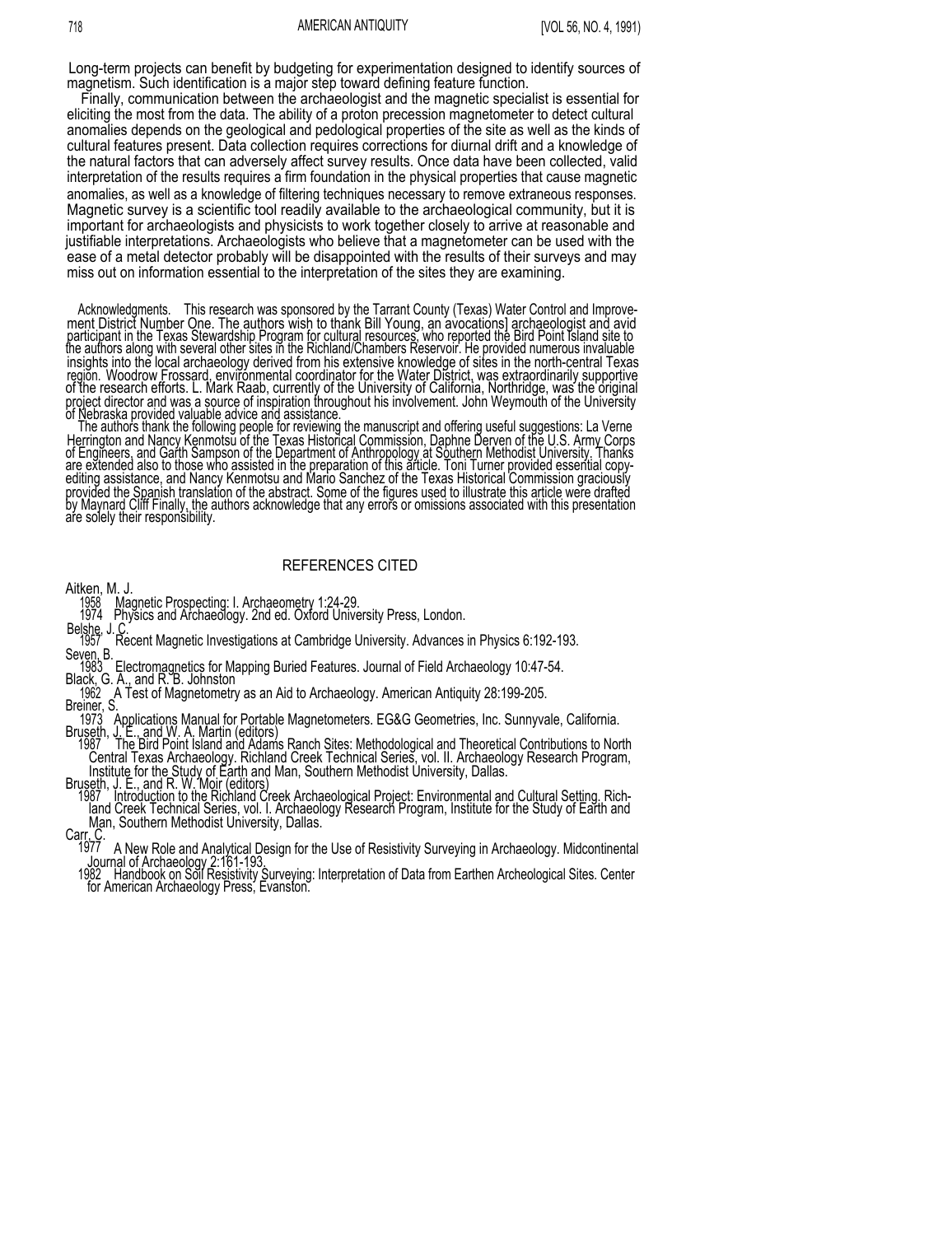Fritz, G. J.

- <sup>1982</sup> Analysis of Carbonized Plant Remains from the Richland/Chambers Project. In *Season One (1982) Mitigation of Prehistoric Archaeology in the Richland/Chambers Reservoir. Navarro and Freestone Counties Texas: Interim Report,* edited by L. M. Raab, pp. 399-414. Archaeology Research Program, Southern Methodist University, Dallas.
- 1983 Analysis of Flotation Data: Archaeobotanical Remains. In *Season Two (1983) Mitigation of Prehistoric Archaeology in the Richland/Chambers Reservoir, Navarro and Freestone Counties Texas: Interim Report,* edited by J. E. Bruseth, pp. 188-199. Archaeology Research Program, Southern Methodist University, Dallas.

Gibson, T. H.

- 1986<sup>"</sup> Magnetic Prospection on Prehistoric Sites in Western Canada. Geophysics 51:553-560.<br>odfrey, C., G. S. McKea, and H. Oakes
- 
- Godfrey, C., G. S. McKea, and H. Oakes 1973 *General Soil Map of Texas.* Texas A&M University in cooperation with the Soil Conservation Service, U.S. Department of Agriculture, College Station, Texas.<br>Graham, I. D. G., and I. Scollar
- <sup>1976</sup> Limitations on Magnetic Prospecting in Archaeology Imposed by Soil Properties: *Archeo-Physika* 6: 1-125.
- Jermann, J. V., and R. C. Dunnell
- 1976 Computer Aided Mapping in Archaeology: The Case for SYMAP. Paper presented at the 41st Annual Meeting of the Society of American Archaeology, St. Louis. Jurney, D. H., and R. W. Moir (editors)
- 
- 1987 Historic Buildings, Material Culture, and People of the Prairie Margin: Architecture. Artifacts. and<br>- Synthesis of Historic Archaeology. Richland Creek Technical Series, vol. IV. Archaeology Research Program,<br>- Ins

- LeBorgne, E. 1955 Susceptibilité magnétique anormale du sol superficiel. *Annals de Geophysique* 11:399-419. Linington, R. E.
- 
- \_ 1964 \_ The Use of Simplified Anomalies in Magnetic Surveying. *Archeometry 7:*3-13.<br>McGregor, D. E., and J. E. Bruseth (editors)<br>\_\_ 1987 \_ *Hunter-Gatherer Adaptations Along the Prairie Margin: Site Excavations and Syn Archaeology.* Richland Creek Technical Series, vol. III. Archaeology Research Program, Institute for the Study of Earth and Man, Southern Methodist University, Dallas. McNeill, J. D.

- 1980 *Survey Interpretation Techniques for the EM38.* Technical Note TN-9. Geonics Limited, Mississauga, Ontario.
- Moir, R. W., and D. H. Jumey (editors)
- 1987 *Pioneer Settlers, Tenant Farmers. and Communities: Objectives. Historical Background. and Exca-vations.* Richland Creek Technical Series, vol. IV. Archaeology Research Program. Institute for the Study of Earth and Man, Southern Methodist University, Dallas.

Ralph, E. K.

- 1965 Comparison of a Proton and Rubidium Magnetometer for Archaeological Prospecting. Archeometry 7:20-27.
- Reid, K. R.
- 1977 *Psoralea esculenta* as a Prairie Resource: An Ethnographic Appraisal *Plains Anthropologist* 78.321- 327.
- Sellards, E. H., W. S. Adkins, and F. B. Plumner
- 1954 *Stratigraphy.* The Geology of Texas. vol. I. Bulletin No. 3232. University of Texas, Austin.
- 
- Swanton, J. R. 1946 *The Indians of the Southeastern United States.* Bulletin No. 137. Bureau of American Ethnology, Smithsonian Institution, Washington, D.C.
- Tite, M.
- 1972 *Methods of Physical Examination in Archaeology.* Seminar Press, New York.

von Frese, R. R. B.

1984 Archaeomagnetic Anomalies of Midcontinental North American Archaeological Sites. *Historical Archaeology* 18:4-19.

von Frese, R. R. B., and V. E. Noble

- 1984 Magnetometry for Archaeological Exploration of Historical Sites. *Historical Archaeology* 18:38-53. Weymouth, J. W.
- 1976 *A Magnetic Survey of the Walth Bay* Site. Occasional Studies in Anthropology No. 3. Midwest Ar-cheological Center, Lincoln.

Weymouth, R. J., and R. Huggins

1985 Geophysical Surveying of Archaeological Sites. In *Archaeological Geology,* edited by G. Rapp and J. Gifford, pp. 191-235. Yale University Press, New Haven, Connecticut.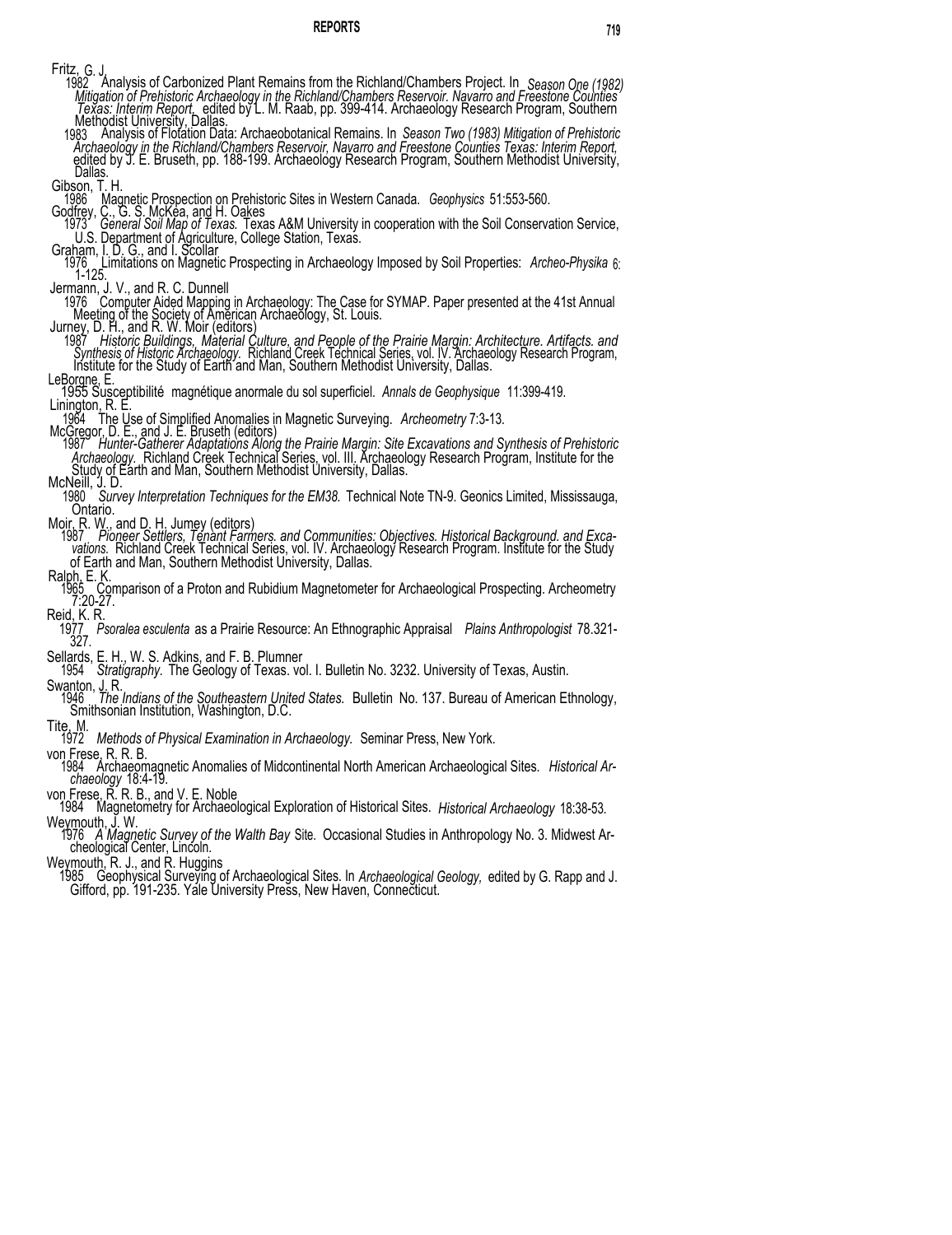Weymouth, R. J., and R. Nickel 1977 A Magnetometer Survey of the Knife River Indian Village. *Plains Anthropologist* 22:104-118. Lincoln.

# NOTE

' The equivalence of terms for geophysical units of measurement are as follows: 1  $\,$  gamma = 1 nanotesla (nT},  $\,$ <sup>I</sup> millimho/m = 1 millisiemens/m (mS/m ).

*Received October 9. 1989: accepted March 25. 1991*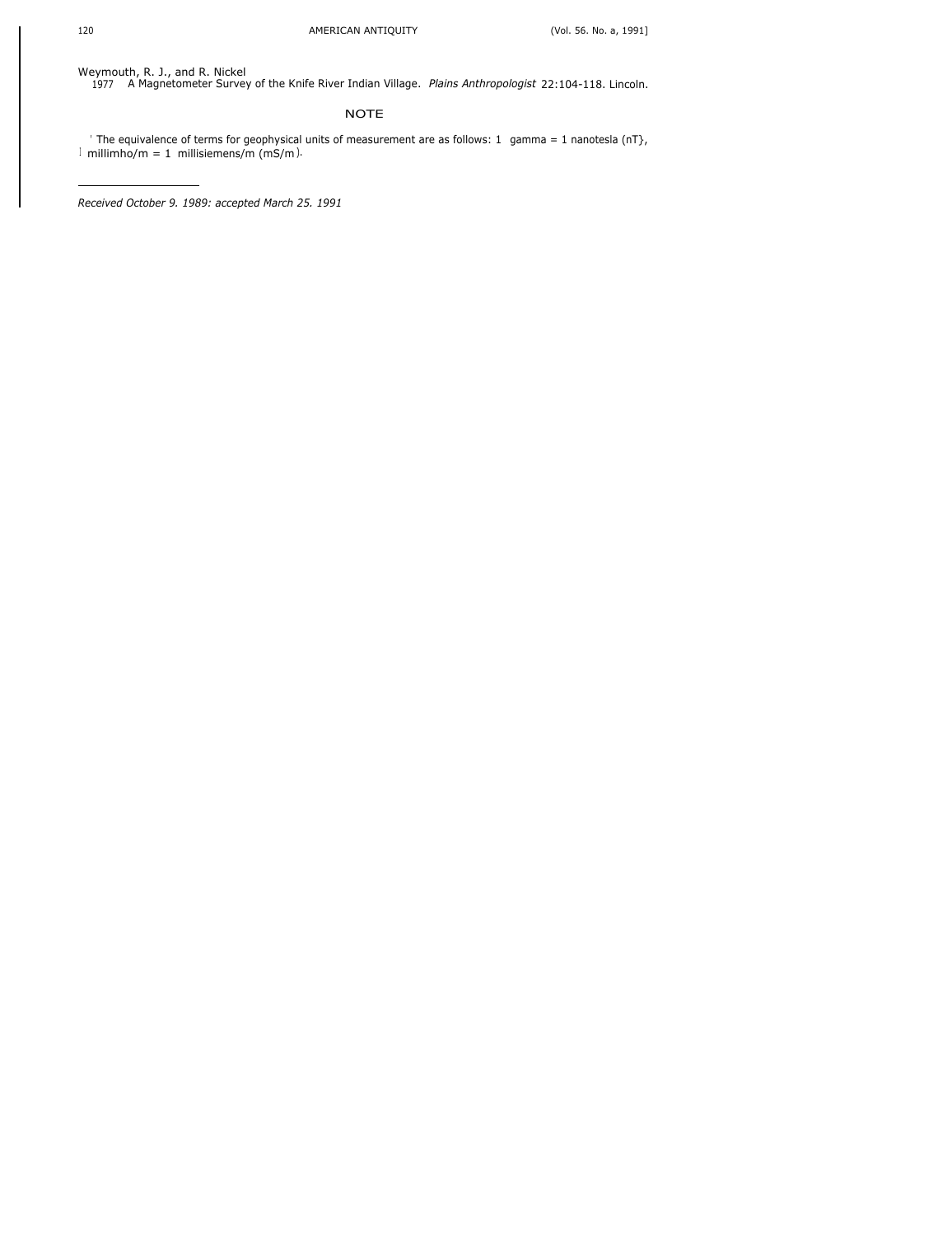# Coordinated by Teresita Majewski

Assistant Editors. Amazon. Eastern Brazil, and the Orinoco: Ronald L. Weber, Department of Anthropology, Field Museum of Natural History, Roosevelt Road at Lake Shore Drive, Chicago, IL 60605; Andean South<br>America: Richard L Burger, Department of Anthropology, Yale University, New Haven, CT 06520; California<br>and the Great Ba University of Colorado Museum, Campus Box 218, University of Colorado, Boulder, CO 80309; Far North<br>Raymond J. Le Blanc, Department of Anthropology, 13-15 Tory Bldg., University of Alberta, Edmonton, AB<br>T6G 2H4, Canada; Gr Ave., Ohio State University, Columbus, OH 43210-1364; Mesoamerica: John S. Henderson, Department of<br>Anthropology, McGraw Hall, Cornell University, Ithaca, NY 14853; Northeast: George P. Nicholas, Department<br>of Social and E Plains: Joseph Tiffany, Department of Social Sciences, Building 5, California State Polytechnic University<br>Pomona, CA 91768; Siberia- John F. Hofecker, Energy and Environmental Systems Division, Argonne National<br>Laboratory of Anthropology, Lafferty Hall, University of Kentucky, Lexington, KY 40506; Greater Southwest: Robert a<br>Leonard, Department of Anthropology, University of New Mexico, Albuquerque, NM 87131.

Please note the following deadlines for submission of current-research information to the respective assistant editors. Contact the respective assistant editors for information on format and regarding late submissions.

March 1: Greater Southwest, Mesoamerica, Central America<br>June 1: Caribbean, The Amazon, astern Brazil, and the C

Caribbean, The Amazon, astern Brazil, and the Orinoco, Andean South America, Southern

Cone. September 1: Siberia, Far North, Northwest, California and the Great Basin. September 1: Siberia, Far North, Northwest, California a<br>December 1: Plains, Great Lakes, Northeast, Southeast.

# GREATER SOUTHWEST

ARIZONA. Paul F. Reed and Anthony L. Kiesert (Navajo Nation Archaeology Department [NNAD]) directed surface collection and test excavation at 20 sites ranging from Middle Archaic to Anasazi Pueblo III located along the Antelope Point Road (Navajo Route 22B), south of Page. All of the sites (temporary camps) consist predominantly of lithic artifacts with

few ceramics and surface features. Larry Benallie (NNAD) surveyed an Indian Health Service water line from Klagetoh to Wide Ruins (Kindel). This survey revealed considerable prehistoric and historic occupation of the area with sites from Basketmaker III through Pueblo III and early Navajo occupation (Kin Nazhin Pueblito, A.D. 1760). Three Chacoan Great houses and a Basketmaker III village with an associated Great Kiva have been located and

recorded. Dennis Gilpin (NNAD) has been coordinating analysis of a Basketmaker II site at Lukachukai where water-line construction exposed an ash lens, two pit structures, five hearths, one bell-shaped pit, and one ash stain. Carol Brandt (Zuni Archaeology Program [ZAP]) analyzed flotation samples in which maize and Cheno-Am seeds were most common, respectively. Radiocarbon dates for the site are 3110 t 90 B.P. (Beta-43317) and 3040 ± 90 B.P. (Beta-43318).

The Museum of Northern Arizona/Northem An . Izona University/Oberlin Field School (under<br>direction of David R. Wilcox and Linda Grimm investigated sites in three areas of the Kaibab and Pres colt National Forests. On the Mogollon Rim, two Co honina ball courts and associated sites dating to ca. A D. 1000 were identified and mapped. On a site nea D. 1000 were lucrimica and inappose on concerned in two all<br>Sitgreeves Mountain, excavations continued in two all cove houses, a linear room block, and a deep, <sup>13-n</sup><br>pithouse with central hearth. A large walled plaza sit, with several large rooms and outside cremation area Nas also mapped and surface collected. South of<br>Grand Canyon, Linda Grimm surface collected am tested a shallow Archaic site.

Field The University of Arizona [UA] Archaeological School completed its twenty-eighth season at Grass hopper in 1990 under the direction of J. Jefferson Reio Survey activities focused on ceramic variability an. population movement during the late A.D. 1200s. Ex cavations at Grasshopper Spring Pueblo (ca. A.D. 1275 1300) provided information on an earlier room bloc occupied by an Anasazi group during the Pueblo I period. Research continued on the rapid social an economic changes that occurred ca. A.D. 1300 involv